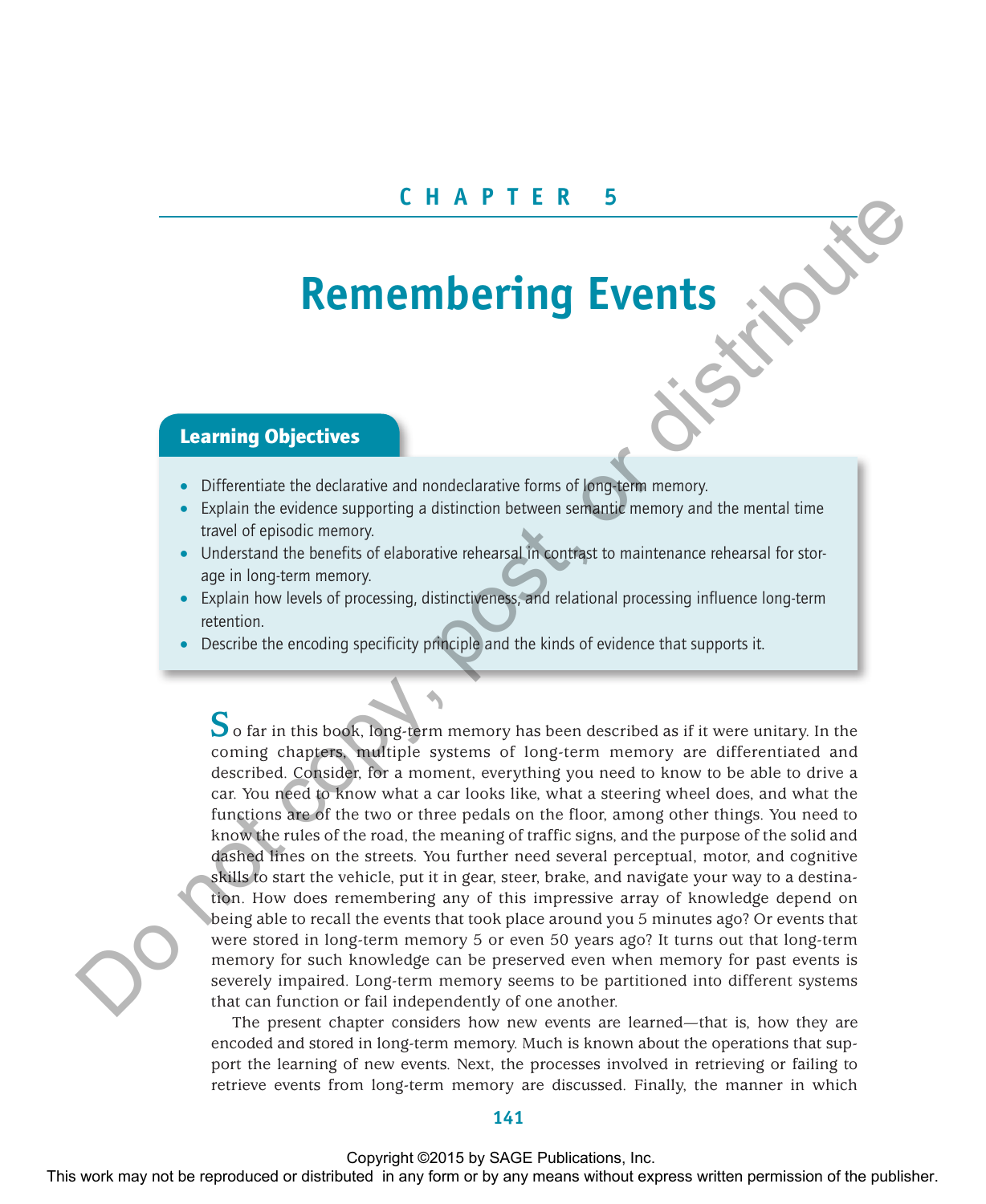retrieval cues enable the recollection of past episodes is addressed. Forgetting occurs when the available retrieval cues fail to activate available, but inaccessible, event representations. However, before beginning a detailed discussion of how events are remembered, the different types of long-term memory must be defined.

# **TYPES OF LONG-TERM MEMORY**

Just as working memory involves more than one component, long-term memory does not appear to be unitary. Scholars disagree about the criteria that must be satisfied to conclude that there are multiple systems of long-term memory. Mathematical models, and related computer simulations, begin with the assumption that the fewer systems of memory, the better. Not only is a single long-term store a more parsimonious explanation of memory phenomena, but it surely is easier to model with the necessary precision of mathematics (Hintzman, 1990). The danger with the mathematical perspective is it overlooks the messy nature of biological organisms in the search for an elegant computer simulation.

From the perspective of evolutionary biology, however, fewer and better need not coincide at all. Different systems evolve precisely because they afford successful adaptations to the challenges posed by the environment. Just as with other characteristics of an organism, a novel system of memory shown by a subpopulation of a species will come to dominate if it aids, in some fashion, survival and reproduction. A separate memory system evolves when the functions of existing systems fail to meet the demands of a new environmental challenge (Sherry & Schacter, 1987). The danger with the biological perspective lies in needlessly cluttering our theories with a separate memory system for each seemingly separate memory phenomenon. The evidence favoring multiple systems is presented next, followed by some criticisms of how such evidence has been interpreted. The assessment may not be reproduced or distributed in any form or by any means who could all any form or be reproduced to the publisher and the publisher and the publisher and the publisher. The publisher angle of the pub

# **Declarative Versus Procedural Memory**

Philosophers have distinguished between declarative and procedural knowledge—knowing *what* versus knowing *how.* Knowing the rules and traditions of baseball is not the same as being able to play baseball. Knowing how is often tacit or unconscious, whereas knowing what is explicit or conscious. As shown in Figure 5.1, memory theorists have proposed that the long-term-memory store be divided into two major systems: declarative and procedural (e.g., Tulving, 1985; Zola-Morgan & Squire, 1990).

**Declarative memory** refers to knowledge of events, facts, and concepts—in short, knowing what the world presents to us. Declarative memory is sometimes referred to as explicit memory because one is consciously aware of the kinds of mental representations involved. It is possible to gain informational access to these representations and, in some cases, report on them verbally. In other cases, they are encoded as images that are difficult to verbalize but are consciously accessible nonetheless.

As shown in Figure 5.1, declarative memory, in turn, consists of two components. **Semantic memory** stores knowledge of concepts and facts. Knowing what a baseball is reflects conceptual knowledge. Knowing that Albert Pujols often hit baseballs over the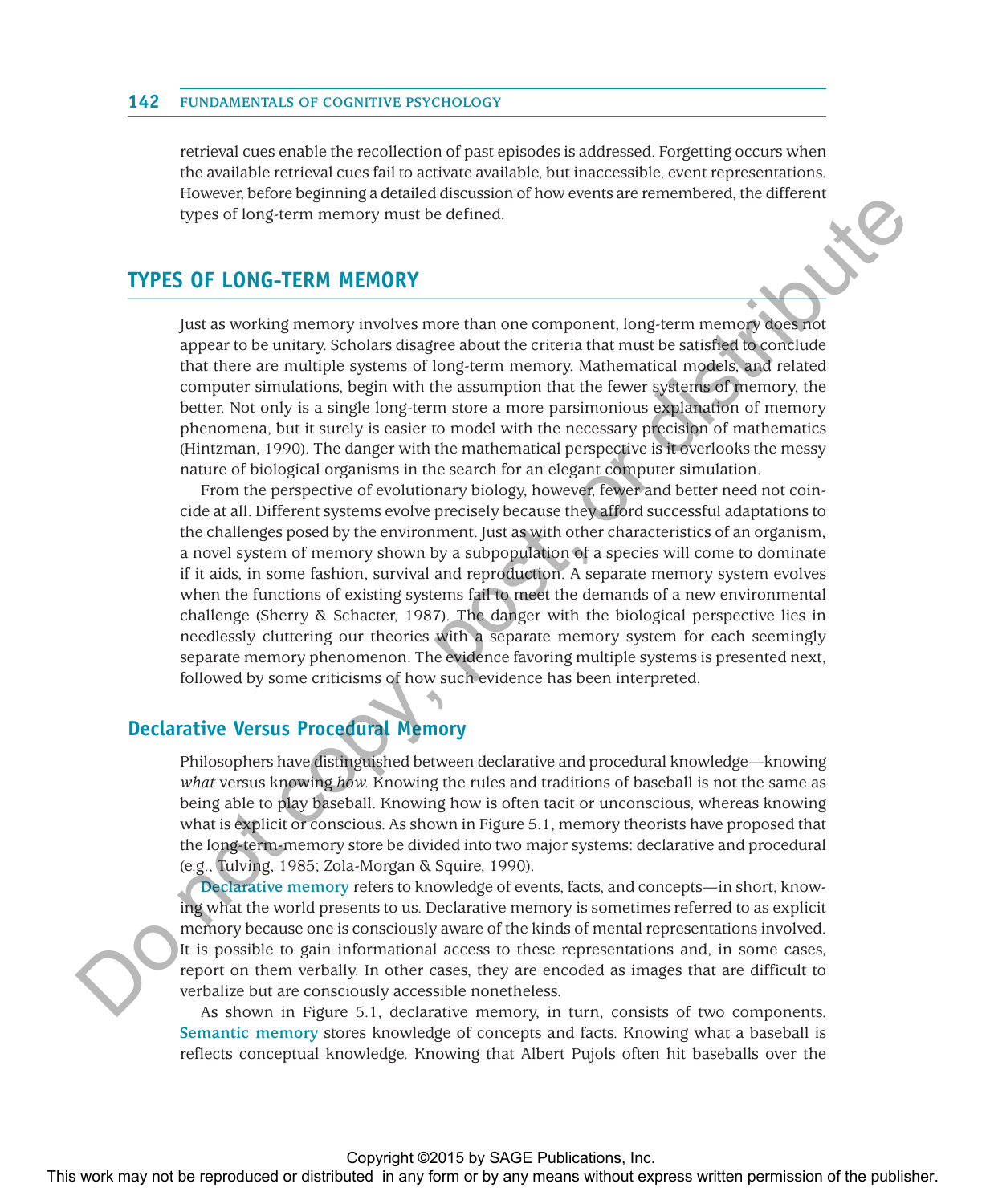

**Figure 5.1** Hierarchical memory system: Types of long-term memory.

outfield fence for a home run back when he played for the St. Louis Cardinals is factual knowledge stored in semantic memory. However, a memory of actually witnessing a home run by Albert Pujols during a particular game at a particular place and time is a memory of an event. **Episodic memory** refers to the recollection of events that took place at specific places and times in the past. Unlike semantic memory, the context of the memory is encoded in terms of visual-spatial and temporal relations.

Procedural or **nondeclarative memory** refers to the skills and conditioned responses that reflect knowing how to respond to the world. Procedural memory is sometimes called implicit memory because it uses mental representations that are not accessible to conscious reflection. Motor skills, such as running and typing, are familiar to all. One's body knows how to run or type without the mind being consciously aware of the representations that do the work. In fact, attempting to become consciously aware of the steps involved in a motor skill, such as one's tennis stroke or golf swing, can disrupt procedural memory. Thinking about it only gets in the way.

Not all skills are motor. Perceptual skills such as reading or appreciating the visual arts are also part of procedural memory. So, too, are highly cognitive skills such as writing or problem solving. In fact, procedural memory involves other kinds of behaviors in addition to motor, perceptual, and cognitive skills, such as conditioned responses (see Figure 5.1). A stimulus in the environment triggers a learned response, and this, too, is a form of procedural memory. Conditioned responses can be learned through operant conditioning, in which a response is associated with a stimulus by using rewards. A conditioned response can also be stored in procedural memory as a result of classical conditioning, in which a conditioned stimulus is associated with an unconditioned stimulus. For example, a classically conditioned fear response to lightning (conditioned stimulus) might develop because the thunder (unconditioned stimulus) that follows lightning automatically elicits fear (unconditioned response).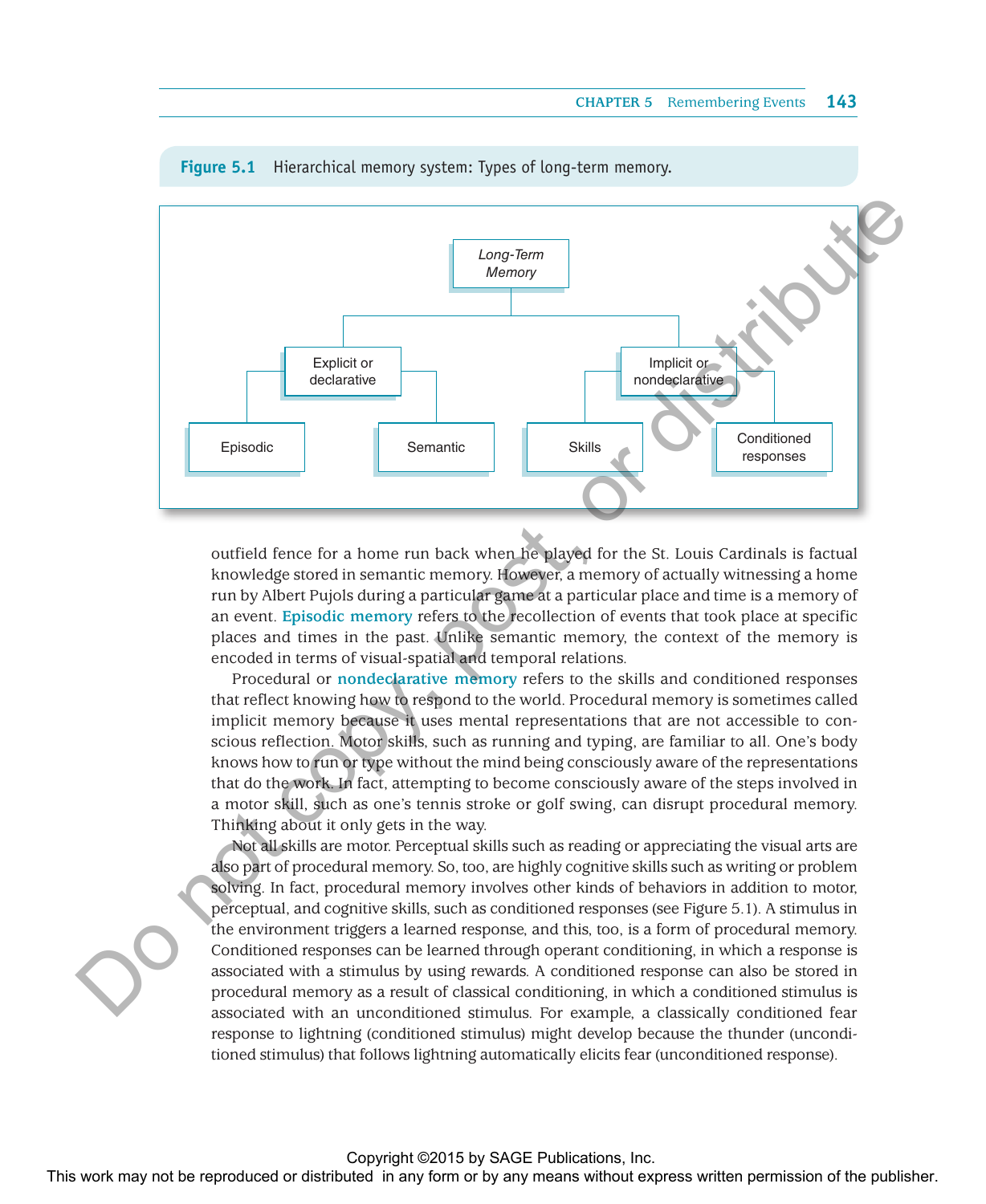Long-term memory is made up of multiple memory systems. A major division in the hierarchy of these systems is the distinction between declarative memory (knowing what) and nondeclarative memory (knowing how).

It appears that the different kinds of longterm memory are supported by different brain structures (Squire, 1992). For example, it is well established that the procedural memory pathways needed for classical conditioning of skeletal muscles are found in the cerebellum rather than in the hippocampal system used in the conscious recollection of events from episodic memory (R. F. Thompson, 2000). Furthermore, a

rapidly growing body of research uses positron emission tomography (PET), functional magnetic resonance imaging (fMRI), and lesion studies to isolate different brain regions for different kinds of nondeclarative memory. Learning sensorimotor skills (e.g., tracing a figure viewed in a mirror), perceptual skills (e.g., reading mirror-imaged text), and cognitive skills (e.g., solving problems) each involves a different neural substrate. Furthermore, the brain regions that mediate classical conditioning are different from those involved in operant conditioning.

**Types of Tests.** Explicit or direct tests require the conscious recollection of information for example, when a person recognizes or recalls a past event. Implicit or indirect tests require the use of information stored in long-term memory, but not its conscious recollection, to improve performance (Richardson-Klavehn & Bjork, 1988; Schacter, 1987). Perceptual priming is a good example of an implicit task that depends on nondeclarative memory. Priming is an increase in the accuracy, probability, or speed of a response to a stimulus as a consequence of prior exposure to the stimulus. In perceptual priming, a prior occurrence of the prime (e.g., the word *chair*) improves the chances of later perceiving a very brief exposure to the same word (Jacoby & Dallas, 1981). Repeating the typeface of a visually presented word similarly results in perceptual priming (Schacter & Tulving, 1994). One recognizes the word *table* more quickly if its prior occurrence appeared in lowercase letters (table) than if it appeared in uppercase letters (TABLE). Neuroimaging methods indicate that regions just outside the primary visual cortex in the occipital lobe support this kind of nondeclarative memory (Buckner, Goodman, et al., 1998). From the restriction of the restriction or the restriction or the restriction or the restriction or the restriction or the publisher of the publisher. This is the form of the publisher of the publisher. The publisher of t

**Interpreting Test Dissociations.** Tulving and Schacter (1990) argued that dissociations on implicit and explicit tests support the multiple-system viewpoint. To illustrate, one variable is the use of normal versus amnesic individuals. Amnesic patients forget recent or past episodic events, yet they still show priming effects right along with normal individuals (Graf, Squire, & Mandler, 1984; Shimamura, 1986). Warrington and Weiskrantz (1970) pioneered the use of a word completion test to reveal normal priming effects in amnesics. They first presented a printed list of words and tested the ability of amnesic and normal individuals to recall and recognize them correctly. They also asked the participants to complete a word fragment (*cha*\_\_\_) with the first English word that came to mind. If *chair* appeared on the original study list and the individual completed the fragment as *chair*, then priming had occurred. Although the amnesic patients failed badly at recall and recognition, priming on word completion showed no decrement.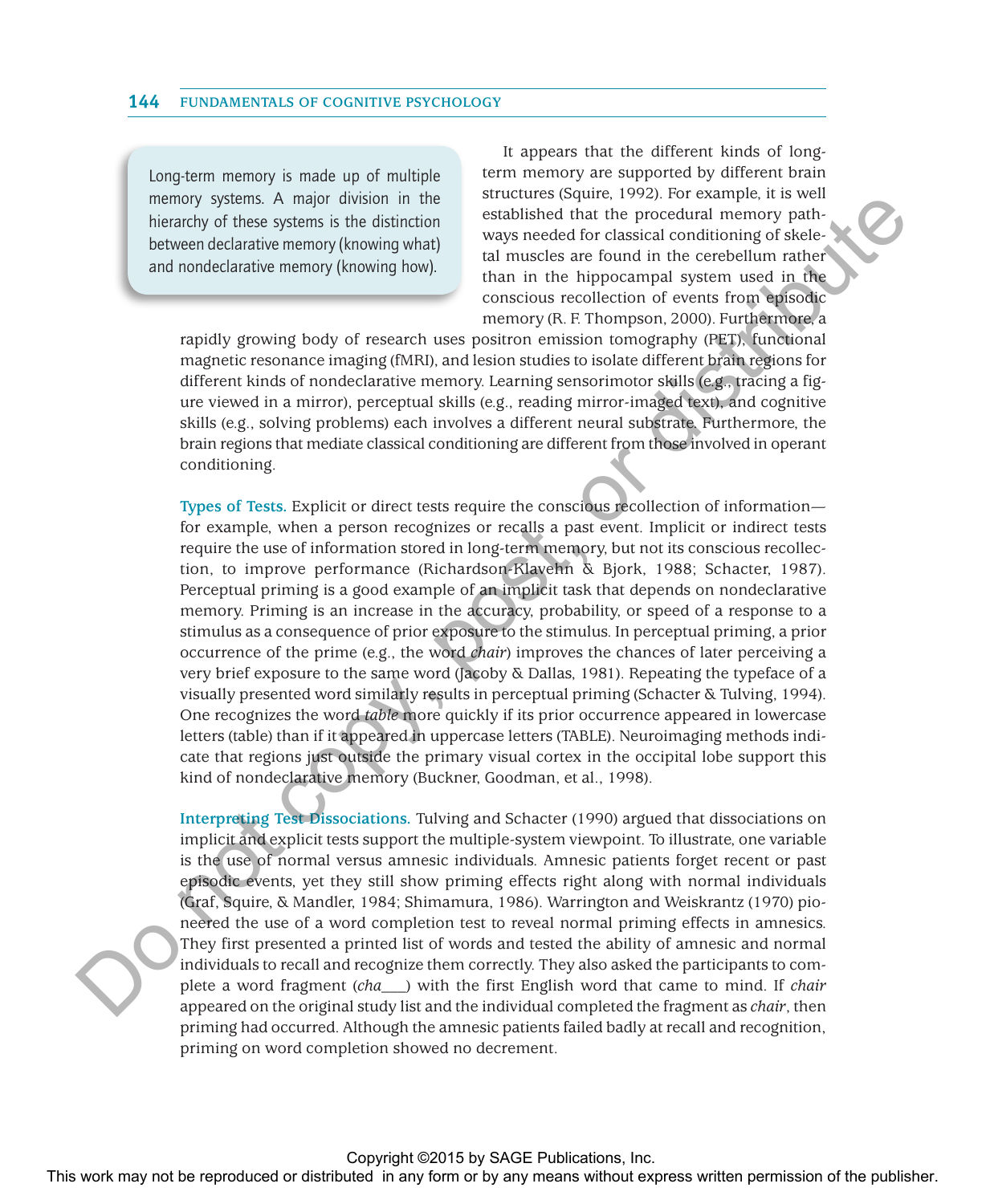Milner (1965) discovered that H. M. could learn how to trace the outline of a shape while looking in a mirror rather than at the shape. Such motor-skill learning remained intact despite the anterograde amnesia for episodic events caused by H. M.'s brain surgery. Learning perceptual skills also may be preserved in amnesic patients (Moscovitch, 1982), as may learning a classically conditioned response (Weiskrantz & Warrington, 1979). When a flash of light is emitted just prior to the onset of a puff of air to the eye, both normal and amnesic individuals acquire a conditioned eye-blink response to the presentation of the light alone. Although the amnesic patients retained the conditioned response on a test 24 hours later, they had no conscious recollection of having gone through the conditioning experiment only 10 minutes after it was completed.

Drug-induced dissociations between implicit and explicit memory tests have also been documented. Drugs such as alcohol and scopolamine can produce amnesia for episodes that occurred during the altered state of consciousness. Despite this amnesia, the drugs leave unimpaired performance on implicit tests of procedural nondeclarative memory (Hashtroudi, Parker, DeLisi, Wyatt, & Mutter, 1984; Nissen, Knopman, & Schacter, 1987). Some controversial evidence even suggests that patients show priming effects for words presented to them while under general anesthesia. The words could not be recalled by the patients after the surgery. But when asked to free associate to a cue word, they responded more often with the words presented during anesthesia than did a control group not given the words (Kihlstrom, Schacter, Cork, Hunt, & Bahr, 1990).

A common characteristic of declarative memory is forgetting over time. Recognition of words presented in a laboratory setting shows significant forgetting over the course of 1 week. By contrast, priming in the word-fragment completion task showed virtually no decline in performance at all over this same retention interval. For pictures, which are generally remembered better than words, the duration of priming in nondeclarative memory is perhaps invulnerable to any forgetting over many years. In an extraordinary finding, Mitchell (2006) reported that a single exposure to a picture for 1–3 seconds in a laboratory caused reliable perceptual priming 17 years later! The implicit test required participants to identify a picture from seeing only fragments of it, similar to the word-stem completion task. Picture-fragment identification was more accurate for those who had briefly seen the picture once years in the past than for those for whom the picture was novel. The rest or the rest in any form or the rest in any form or by any means with the rest in any form or by any means with the publisher. The publisher and the rest in the rest in the publisher. The publisher any form or by

# **Episodic Versus Semantic Memory**

To summarize (Figure 5.1), declarative memory consists of two subcomponents: remembering events and knowing facts and concepts (Tulving, 1985). Episodic memory concerns the recollection of events that took place at specific places and times in the past. Semantic memory concerns factual and conceptual knowledge about the world and the words used to symbolize such knowledge. Such memory makes no reference to specific episodes in time and space. Suppose that you spot a bicycle on campus. Recognizing the two-wheeled object as a member of a category illustrates the use of semantic memory; the concept and the word used to refer to the object are activated. If you begin to think about the properties of bicycles in general (e.g., they have two wheels, a seat, and handlebars), then you are still using semantic memory. If, however, you begin to recall the bicycle you received on your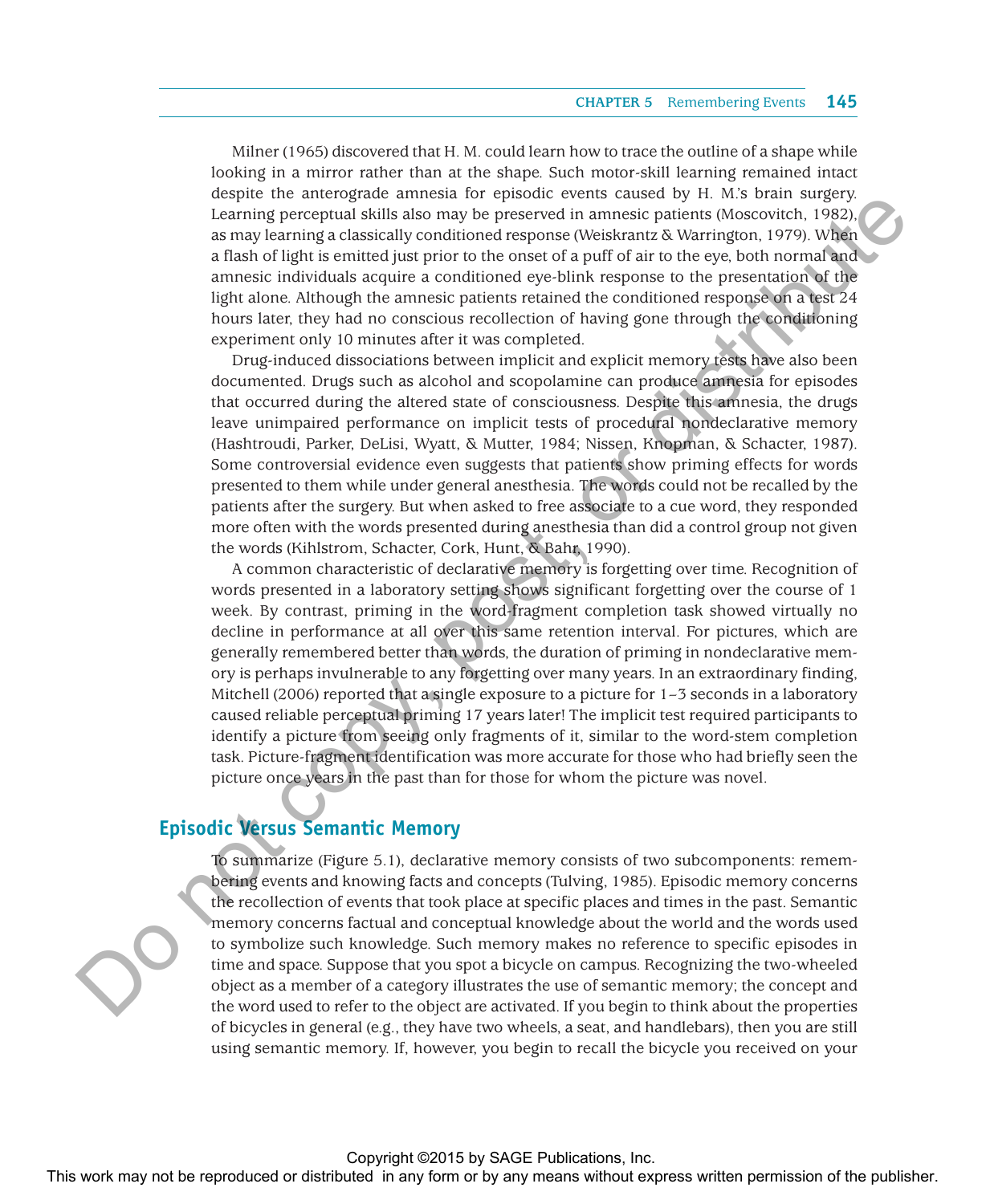Episodic memory is a specifically dated occurrence of an event in a particular context. Semantic memory refers to factual and conceptual knowledge about the world. They are subsets of declarative memory.

sixth birthday, then you are using episodic memory. The specific memories you have of learning to ride it and the accidents you had with it are episodic memories located at places and moments in the past.

The anterograde amnesia case presented earlier in the chapter shows that episodic and semantic memory can be dissociated. H. M.

showed a profound inability to store new episodic memories in long-term memory. However, his general knowledge of the world and his verbal abilities were not at all impaired. Intelligence tests provide a way to assess factual and conceptual knowledge along with word meanings. H. M. scored very well on an intelligence test, recording an IQ of 112; an average score is 100 (Milner, 1966).

Unlike H. M., most of us have the ability to store events from our lives in episodic memory and to retrieve those events later with reasonable accuracy. However, a highly unusual case of extraordinary episodic memory of autobiographical events has been discovered (Parker, Cahill, & McGaugh, 2006). For a woman identified as A. J., recollections of the past intrude on her daily existence in an uncontrolled manner. She spends large amounts of time recalling her past in great detail. For example, if given a date from, say, 15 years ago, A. J. can report what she was doing that day and the day of the week on which the date fell. She does this without using mnemonic techniques to improve encoding events into episodic memory (mnemonic techniques will be discussed later in this chapter). She does keep a diary to record her daily activities, but so do many others who do not show such a syndrome of heightened episodic memory.

The ability to recall events from one's personal past, even knowing the days and dates of specific autobiographical experiences, is called **Highly Superior Autobiographical Memory (HSAM).** This form of superior memory is unique in that it is limited to personal experiences and does not depend on the use of mnemonic techniques for encoding and storing the information. As will be discussed later in the chapter, mnemonic techniques employ visual imagery and forms of elaborative rehearsal that greatly boost the power of encoding information into long-term memory. Individuals who practice these techniques can memorize vast amounts of seemingly random facts, such as street maps of entire cities, long lists of words, and the nonrepeating string of digits that constitute the exact value of *pi* to more than 20,000 decimal places (LePort et al., 2012).

In addition to A. J., 10 more cases of HSAM have now been identified through an extensive screening procedure that assesses memory for autobiographical experiences. LePort et al. (2012) checked for the accuracy of these recollections by using memory for public events. For example, some questions asked for the date of a specific publicly known event, such as when Jimmy Carter won the Nobel Peace Prize. In other cases, the event was given and they were asked to recollect the date on which it occurred. Those who passed this test were further examined with a 10 Dates Quiz—10 dates between the individual's 15th birthday and the present were randomly selected. To pass this test, the person had to recollect a specific memory from the randomly chosen date, with points awarded for knowing the day of the week, accurately providing a verifiable public event, or providing a personal memory. Not surprisingly, the 10 cases selected with this screening procedure scored extremely well on The matrix may not be represented or the representation of the publisher and the publisher and the publisher angle of the publisher angle of the publisher angle of the publisher angle of the publisher angle of the publis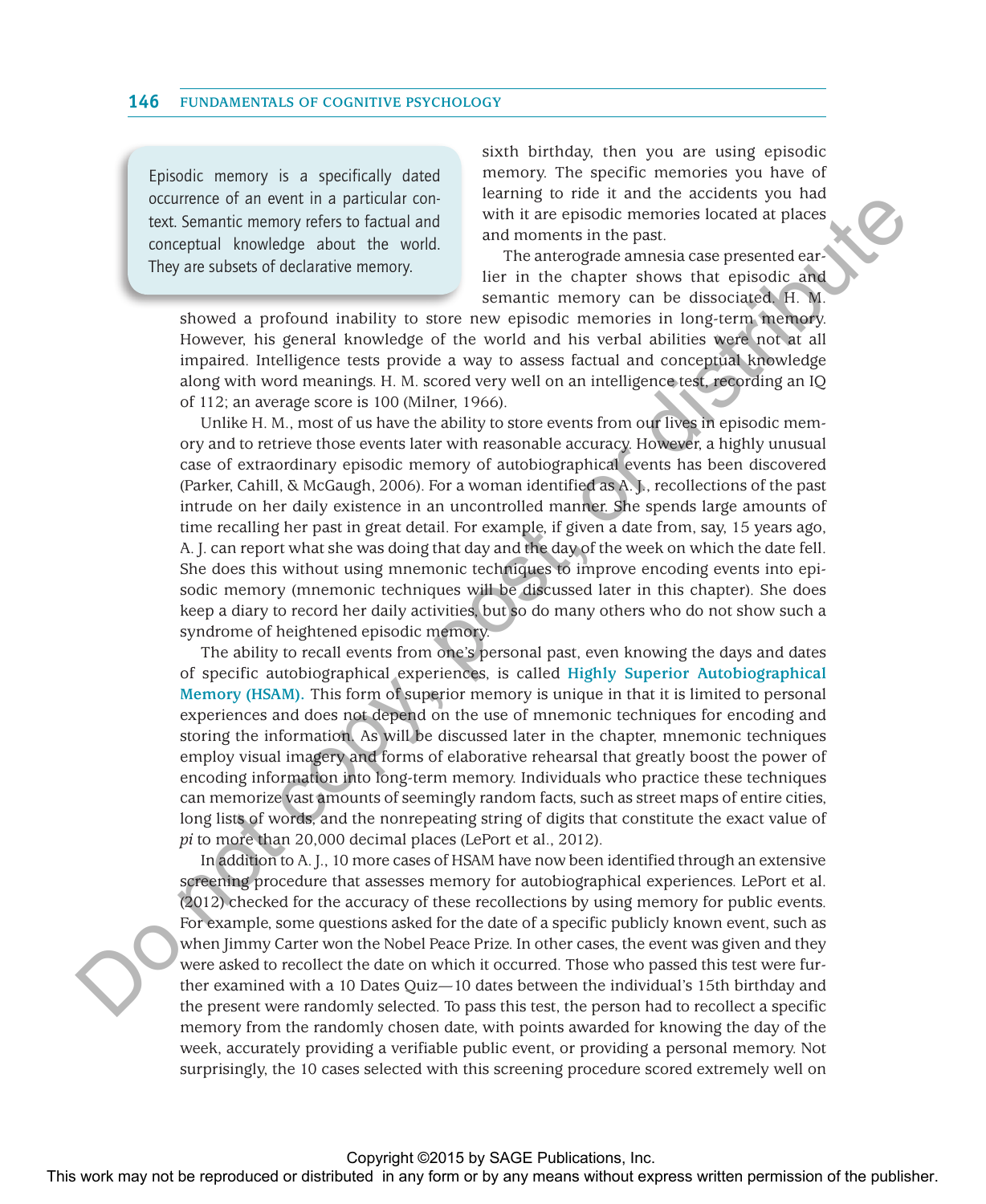a standardized test of autobiographical memory (e.g., memories of one's first day of school or one's 18th birthday) that could be verified through friends or relatives. However, the HSAM cases did no better than control participants on other kinds of tests typically used in memory experiments, such as the digit span test and learning associations between pairs of words. A variety of methods were then used to examine possible structural differences in the brain for those designated as HSAM and normal controls. Several differences were found. Of particular interest, a network of neural regions known from past research to be involved in autobiographical memory revealed differences between the two groups. These included gyri of the temporal lobe and its anterior aspect known as the temporal pole, together with the parahippcampal area located adjacent to the hippocampus and the anterior insula of the right hemisphere. The reader can skip ahead to Plate 16 introduced later in the book for a view of the insula; it is identified in Panel (c) of Plate 16. As will be seen later in the chapter, these same areas become active when a person recollects an emotionally charged past experience (Fink et al., 1996). Another finding of special interest is that the HSAM cases exhibit superior white-matter tracts connecting different parts of the brain involved in autobiographical encoding or retrieval. LePort et al. (2012) suspect that the transfer of information among the connected areas of the autobiographical network works more efficiently in HSAM cases compared with normal controls.

Whereas A. J. experiences exceptionally detailed episodic memory, another case study reveals a stunning total absence of autobiographical recollection of a personal past (Tulving, 2002). K. C. suffered serious head injuries at the age of 30 from a motorcycle accident; the medial temporal lobes were damaged along with other regions of his brain. As with H. M. and other amnesics, K. C. showed little if any impairment in his general intelligence and language abilities. He could read, write, and play chess and card games, and he retained his ability to play the organ. Like H. M., he suffered from severe anterograde amnesia and could not learn new episodic or semantic information. However, K. C. also suffered from a highly asymmetric form of retrograde amnesia. He could not recollect any personally experienced events from his past, even things that had happened on more than one occasion. Even so, his semantic knowledge was for the most part intact. His general knowledge of the world as well as his knowledge of history, geography, mathematics, and other things learned in school was fine. Oddly, he knew many semantic facts about his life, such as his date of birth, his childhood home address, and the names of schools he had attended. Despite this intact semantic memory, he could not recollect any specific personal events or situations from his past. K. C. denied any sense of recollection of the past even when provided with extensive, specific information about events that had been part of his life. The most he could recall about his personal past was what had occurred a minute or two ago. The may notice is the repressented or the repression of the reproduced or distributed in any form or by any means with  $\alpha$  the reproduced or the publisher of the rest or  $\alpha$  the reproduced or the publisher of the publis

Another form of evidence in support of the distinction between episodic and semantic forms of declarative memory comes from the dissociation of two kinds of judgments made on a recall test. Participants are asked to make judgments about whether they know an event occurred in the past or whether they remember its occurrence (Rajaram & Roediger, 1997). *Remembering* means having recollections of personal experiences from the past through mental time travel—that is, taking the self back in time to relive specific episodes. Thus, when you recall the day you graduated from high school, you can mentally travel back in time and recollect particular events, people, and interactions involving you personally. *Knowing* refers to being aware of facts and concepts in the absence of personally reliving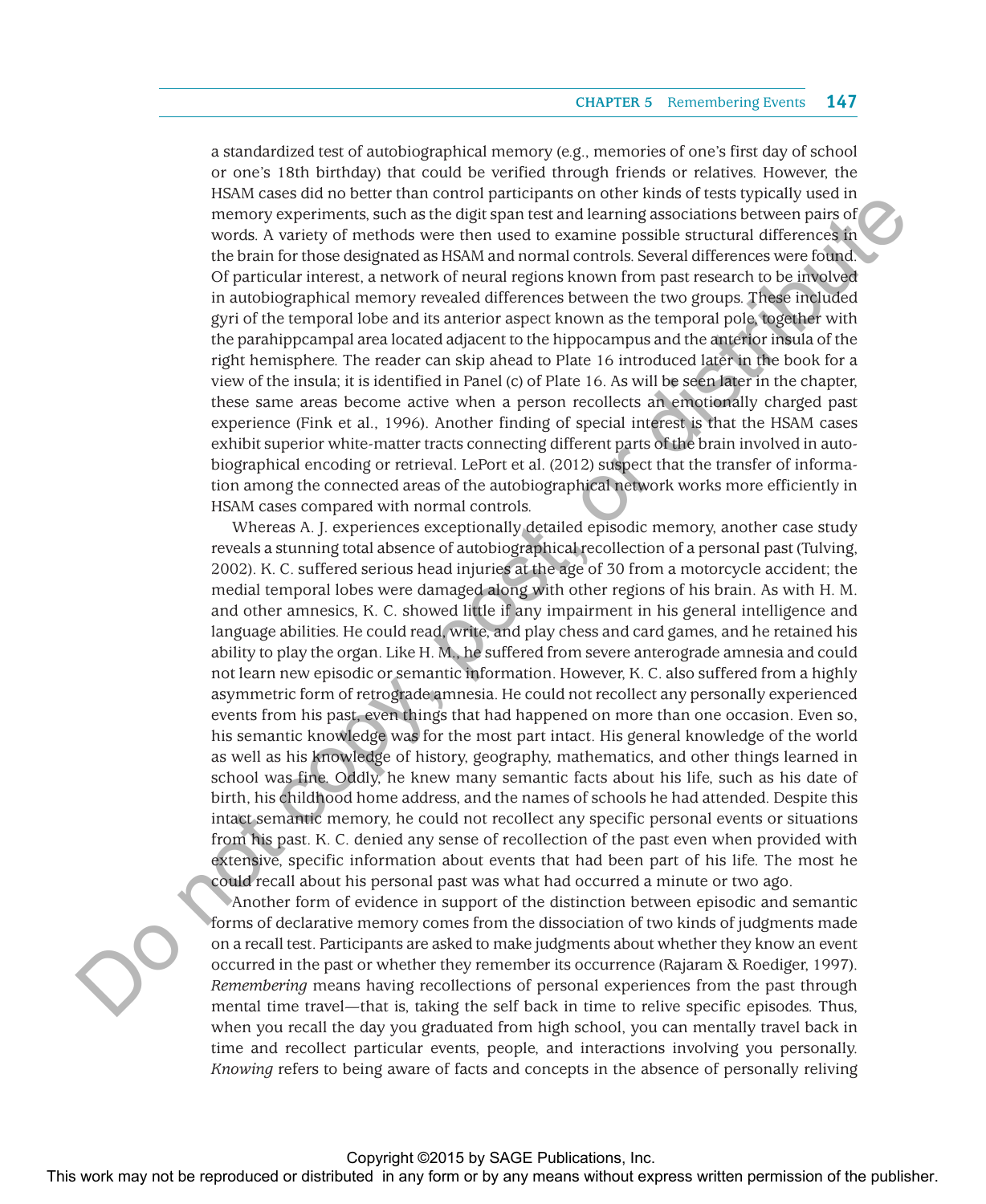past experiences. Knowing can take the form of a feeling of familiarity about abstract concepts or of being aware that past events happened without the mental time travel of reexperiencing them. You may, for example, know that a speech was made at commencement exercises, but recollecting the speech, or the face or name of the speaker, might not be possible. Knowing reflects retrieval from semantic memory.

Consider an experiment in which participants are given a list of words and then a recognition test is administered. Half of the items on the test are new and half are old. For each item the participants decide is old, they then introspect about the conscious experience associated with this decision and indicate whether they remember the item or simply know that it was on the list. Tulving (1985) introduced this procedure in an effort to measure episodic memory directly with "remember" judgments and to measure semantic memory with "know" judgments.

It turns out that remembering and knowing judgments are affected differently by variables that influence memory. For example, if an item is repeated in a list several times in succession, then the number of "know" responses is high. However, if the repetitions are spaced out so that several items intervene between each repetition, then the number of "remember" responses is high (Parkin & Russo, 1993). As another example, alcohol (Curran & Hildebrandt, 1999) and the antianxiety drugs called benzodiazepines (Bishop & Curran, 1995) reduce the number of "remember" judgments given to old items on a recognition test. But the drugs have no effect on the "know" responses. If one assumes that "remember" judgments reflect episodic memory, whereas "know" judgments reflect semantic memory, then such dissociations strengthen the case for a separation of episodic and semantic memory (Gardiner & Richardson-Klavehn, 2000).

# **Criticisms of Multiple Systems**

An important theoretical debate in cognitive psychology concerned challenges to the hypothesis of multiple systems of long-term memory. Different processes operating on a single declarative memory system can also give rise to dissociations (Hintzman, 1990; Jacoby, 1983; Johnson & Hasher, 1987; Roediger, 1984). For example, Roediger and Blaxton (1987) observed that learners often initiate top-down or conceptually driven processes, such as focusing on ways to organize new information. Bottom-up or data-driven processes are forced by the stimuli or data themselves, such as whether the modality of presentation was auditory or visual. It may be that implicit tests, such as perceptual priming, are more affected by data-driven processes, whereas explicit tests depend more on conceptually driven processes. Thinking about the meaning of stimuli during their encoding, as opposed to their perceptual appearance, could affect only explicit tests because such a difference in the level of encoding influences the functioning of conceptually driven processes but not data-driven processes. Perhaps amnesic patients demonstrate priming effects in a wordcompletion task because such priming reflects data-driven perceptual processes. Thus, the conceptual-perceptual distinction provides an alternative interpretation of the data cited in support of multiple systems theory. Experience the member of means with resolution of the reproduced in any form or by any form or distributed in any form or between the value of the publisher. The control of the publisher or distributed in any form or betw

Jacoby (1991) further observed that the implicit tests of memory are not pure measures of nondeclarative memory. It is possible that one recollects having seen a prime earlier in the task, and so part of the facilitation could reflect episodic memory. Nor are explicit tests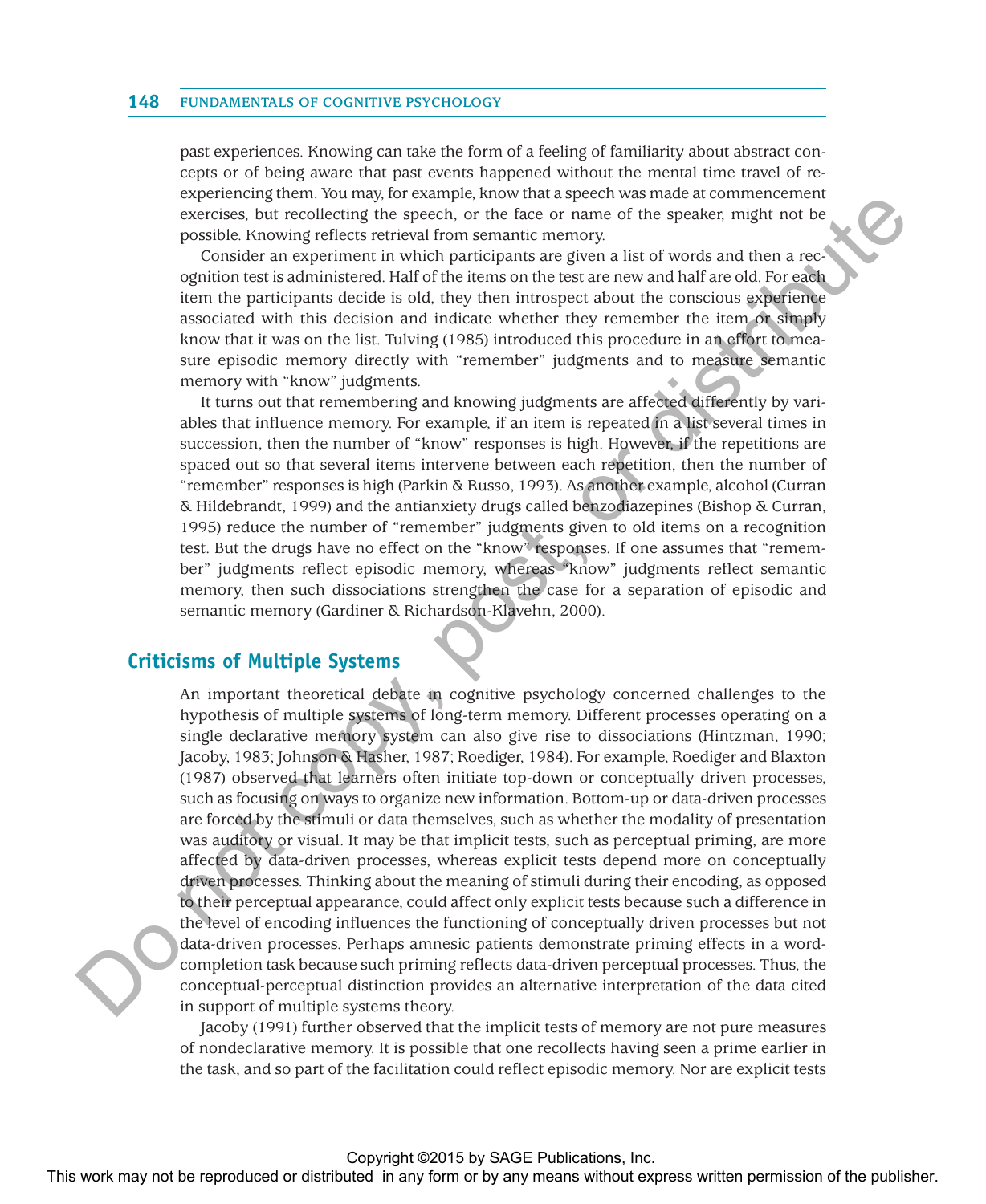a pure measure of only episodic memory. For example, on a recognition test, one might call an item "old" because it seems vaguely familiar rather than remember it as having actually been on the study list. When an individual intends to recollect an event and experiences a subjective awareness of remembering, consciously controlled processes are at work. Automatic processes of familiarity from past exposure can influence memory without intention or awareness.

To illustrate, Jacoby, Woloshyn, and Kelley (1989) demonstrated that familiarity with a name from a recent past exposure can automatically cause one to categorize the name as famous, even though it is unknown. Participants are first read a list of names, while they either give the names full attention or divide their attention with another task. Next, they are asked to judge whether the names on a second list are famous or not. Some of these names are famous, and some are nonfamous. Some of the nonfamous names are repetitions of names heard in the first part of the experiment. When distracted in the divided attention condition, participants were likely to mistakenly think that repeated nonfamous names were, in fact, famous. One brief and relatively unattended exposure was all it took to trigger an automatic influence on memory.

These were important criticisms of the view that long-term memory consists of multiple systems. Still, it is unclear whether the processing point of view can accommodate all of the data set forth to support multiple systems theory (Gabrieli, 1998; Schacter, Wagner, & Buckner, 2000). On the other hand, it could be that some combination of these two perspectives will ultimately prove the most compatible with the data. Instead of a few memory systems, there may be dozens of processing components associated with specific brain regions (Cabeza & Moscovitch, 2013). These specific brain regions could be activated in different combinations depending on the specific demands of a memory task, such as the distinction between conceptual versus perceptual processing. For instance, Cabeza and Moscovitch (2013) note that some of the medial temporal lobe regions supporting the declarative (episodic) system can also be observed as active in implicit memory tests. This could imply that explicit memory is also being recruited in the implicit task, since no memory test is entirely pure, as Jacoby (1991) concluded. Or the neuroimaging findings could suggest the medial temporal lobe sometimes is involved in implicit memory, contrary to the prediction of multiple systems theory. For now, however, multiple systems theory will be adopted as correct, or at least as the consensus position of the discipline. The terms *semantic declarative memory* and *episodic declarative memory* are used in the remainder of the book and are contrasted with different kinds of nondeclarative memory. The rest work may not be reproduced or distributed in any form or by any form or by any form or the reproduced or distribution or  $\theta$  any  $\theta$  any form or any form or by any form or any form or by any form or by any  $\theta$ 

# **Mental Time Travel**

Thus far, episodic memory has been treated as a system for recollecting events from the past. Tulving (2002) hypothesized that this same system provides the means for envisioning future events. It does so by retrieving relevant past memories and then embellishing them into plausible scenarios of the future. **Mental time travel** refers to the use of episodic memory to recollect past events and envisioning future events through reconstructive retrieval processes. The concept emphasizes the subjective experience of traveling backward or forward in time when engaged in episodic recollection or imagination. The case study of K. C. documented that memories for autobiographical experiences from the past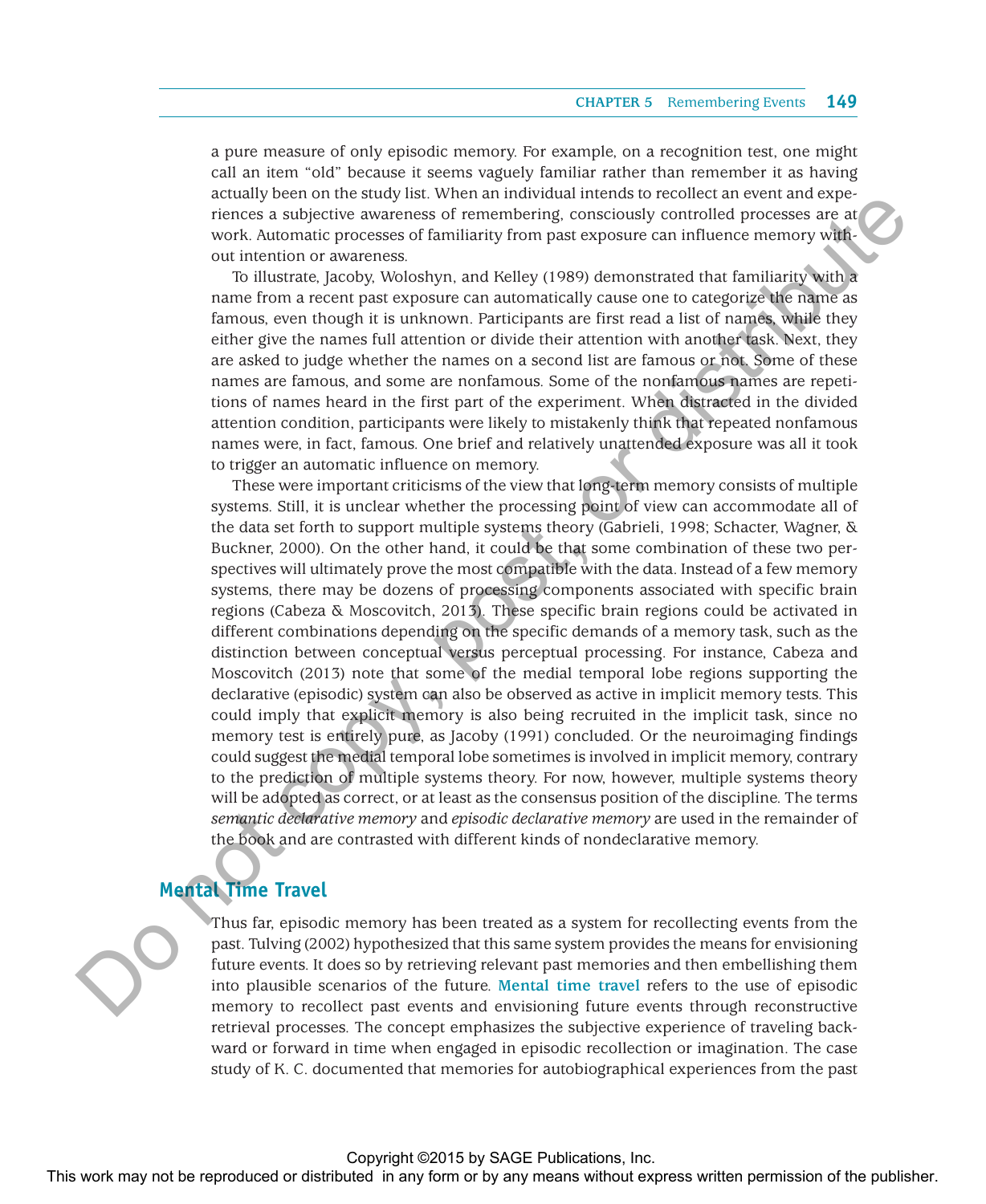can be lost to amnesia even though knowledge of facts and concepts are retained. Of interest, K. C. also had difficulty imagining any future autobiographical experiences (Tulving, 2002). His capacity to travel forward in time to envision the future was just as impaired as his ability to recollect his own past.

# **The Default Network**

As introduced in Chapter 1, the default network of the brain underlies our capacity for mental time travel. When the brain is not required to think about performing a specific task at the moment, the mind wanders or defaults to recalling events from the past or imagining possible future events. The default network is shown in Plate 3. This network works together with the superior occipital gyrus to construct a visual-spatial context for experiencing a past or a future personal event (Schacter, Addis, & Buckner, 2007). The hippocampal region of the brain in the medial temporal lobe is crucial for retrieving the temporal and visual-spatial relations of events. Together with posterior regions of the parietal cortex and the medial prefrontal cortex, fragments of past episodes appear to be combined into a simulation of what might occur in the future. Unlike other cognitive processes identified with the default network, such as moral reasoning, mental time travel requires the occipital cortex to visualize the remembered or imagined event. Although Tulving (2002) viewed mental time travel as the function of episodic memory, semantic memory may also contribute general knowledge about the properties of events and help to guide the construction of future scenarios (Schacter et al., 2007). EXAMPLE INTERFACT IN the reproduced or distributed in any form of the results are express with the results of the results of the results of the results of the results of the results of the publisher. This behavior or beha

One study asked participants to remember a specific past event, such as a birthday party, or to imagine the same event occurring in the future (Szpunar, Watson, & McDermott, 2007). The superior occipital gyrus, together with the default network of the medial temporal lobe, the posterior midline region of the parietal lobe, and the medial prefrontal cortex, were showed as having heightened fMRI activation for both the past and the future events. These regions were far less active when the participants imagined events involving a famous person, Bill Clinton, rather than the self. Even though Bill Clinton was a familiar concept in semantic memory and easy to envision, the network for simulating personal events was not relied upon in envisioning Bill Clinton at a birthday party. Similarly, Szpunar, Chan, and McDermott (2009) found that the mental time travel network was activated for envisioning a personal event in a familiar setting (e.g., the library) but not in an unfamiliar one (e.g., a bull fight). To summarize, the mental time travel network involves the occipital lobe together with the brain's default network to construct our autobiographical past and future.

# **PROSPECTIVE MEMORY**

Thinking about the future is a highly adaptive function of memory. On a daily basis, we are confronted with the need to remember to take some action in the future. Examples include remembering to go to class on time, remembering to meet with friends at a specific place and time this coming weekend, remembering to keep an appointment with a doctor or dentist, and remembering to take medications according to an exacting schedule. **Prospective memory** is defined as remembering to take some action at a specific time in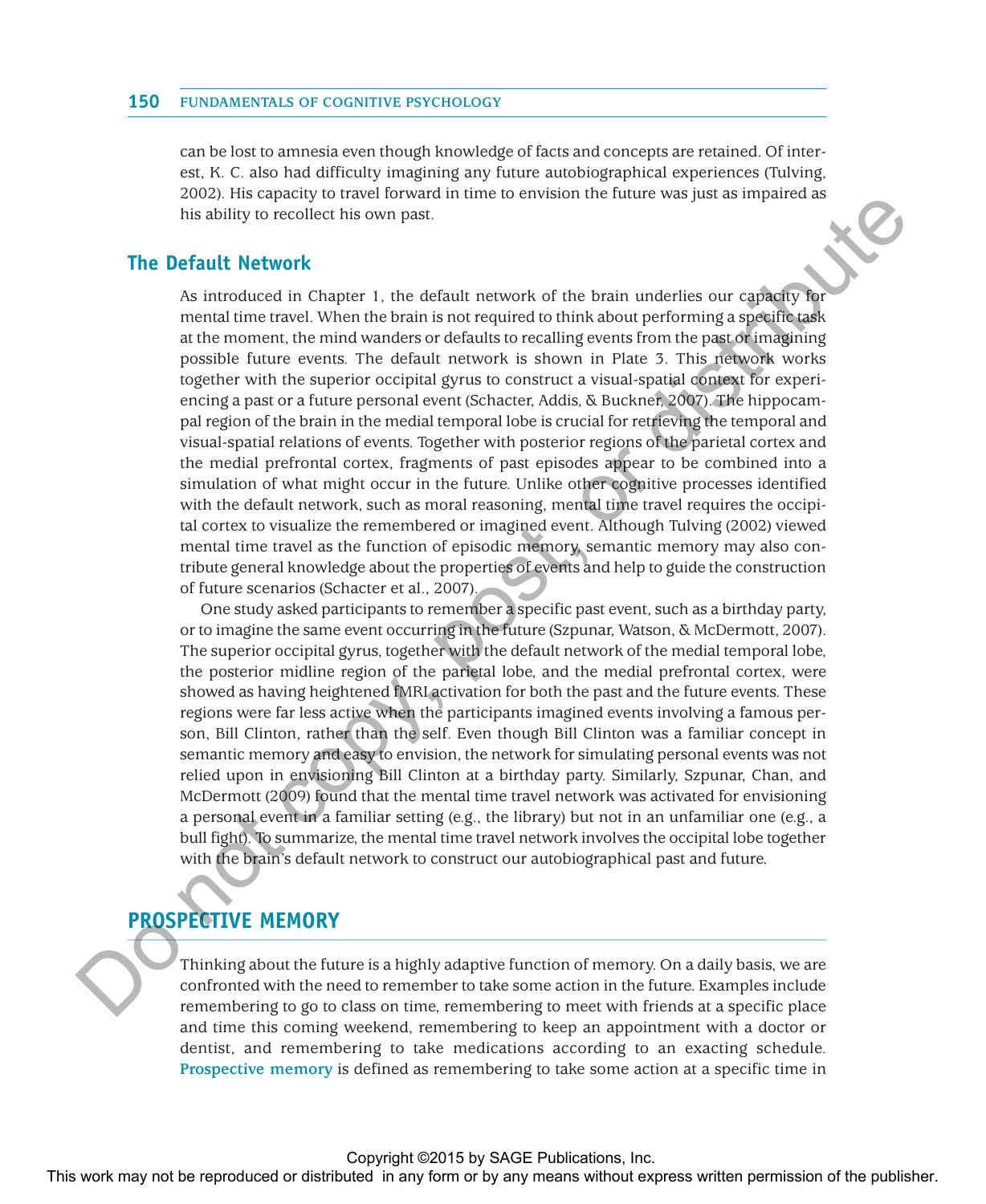the future (McDaniel & Einstein, 2007). It involves a plan or intention to do something at a relatively distant point in the future as opposed to immediately. Note that prospective memory differs in a fundamental way from the retrospective kind of memory discussed so far in the book. With retrospective memory, there is some demand made to remember information from the past. A test of memory, in some form, prompts a person to retrieve information from the past. For example, seeing a person at a party prompts one to see if the person can be recognized. An essay test given in class prompts one to recall information from memory. In the case of prospective memory, one must remember to remember without any kind of prompting.

Prospective memory is embedded in ongoing daily activities that demand attention. Thus, it is not usually possible to simply keep the intention to act in the focus of attention. Furthermore, everyday prospective memory provides a limited window of opportunity for initiating and completing the intended action. For example, the intention to pick up a child after school implies a window of several minutes in which the action must be taken. By contrast, an intention to pick up a prescription at the pharmacy allows a time frame of several hours. A failure of prospective memory can entail either forgetting the relevant time frame or forgetting the intention to act altogether.

How, then, do people remember to perform an action in the future? One possibility is that they continuously monitor for cues to take action. R. E. Smith (2003) had research participants make lexical decisions about whether letter strings presented on a continuous basis were either words (e.g., *river*) or nonwords (e.g., *rovul*). As a prospective memory task, they were asked to detect if the words matched any one of six predetermined targets. If monitoring for the targets consumed limited attention, then the lexical decision task should be slower. In fact, Smith observed lexical decision making was 300 milliseconds slower when engaged in prospective memory than when target detection was not embedded in with the lexical decision task. Monitoring puts one into an effortful retrieval mode to remember to act at the appropriate time. From a mental time travel perspective, one is always thinking about a specific future action.

Einstein and McDaniel (2005) observed that monitoring, while effective, is also costly to ongoing activities. They also noted that some participants in prospective memory tasks verbally reported that the intention to act just popped into mind at the moment needed. Because delays between forming intentions and the time frame when they must be carried out are often lengthy—days or even weeks—in everyday circumstances, focusing attention on continuous monitoring for opportunities to act as planned would seem maladaptive. A less effortful, spontaneous means of retrieval would avoid relying exclusively on monitoring. Several studies reported by Einstein and McDaniel showed that spontaneous retrieval provides another process by which to achieve prospective memory. It comes into play when attention is focused on the prospective memory target. For example, with only a single target word as opposed to six possible target words, lexical decision time was not slowed by a concurrent prospective memory task, and the target was correctly detected 86% of the time. The this work may not be reproduced or the publisher and the representation of the publisher and the reproduced or the publisher and  $\alpha$  any point of the publisher and  $\alpha$  and  $\alpha$  and  $\alpha$  and  $\alpha$  and  $\alpha$  and  $\alpha$  an

These two means of successfully remembering to implement intentions for future actions recruit distinct neural pathways. Holding an intention in mind and monitoring for the right moment to carry out a planned action requires top-down attentional control (McDaniel, LaMontagne, Beck, Scullin, & Braver, 2013). The anterior prefrontal cortex is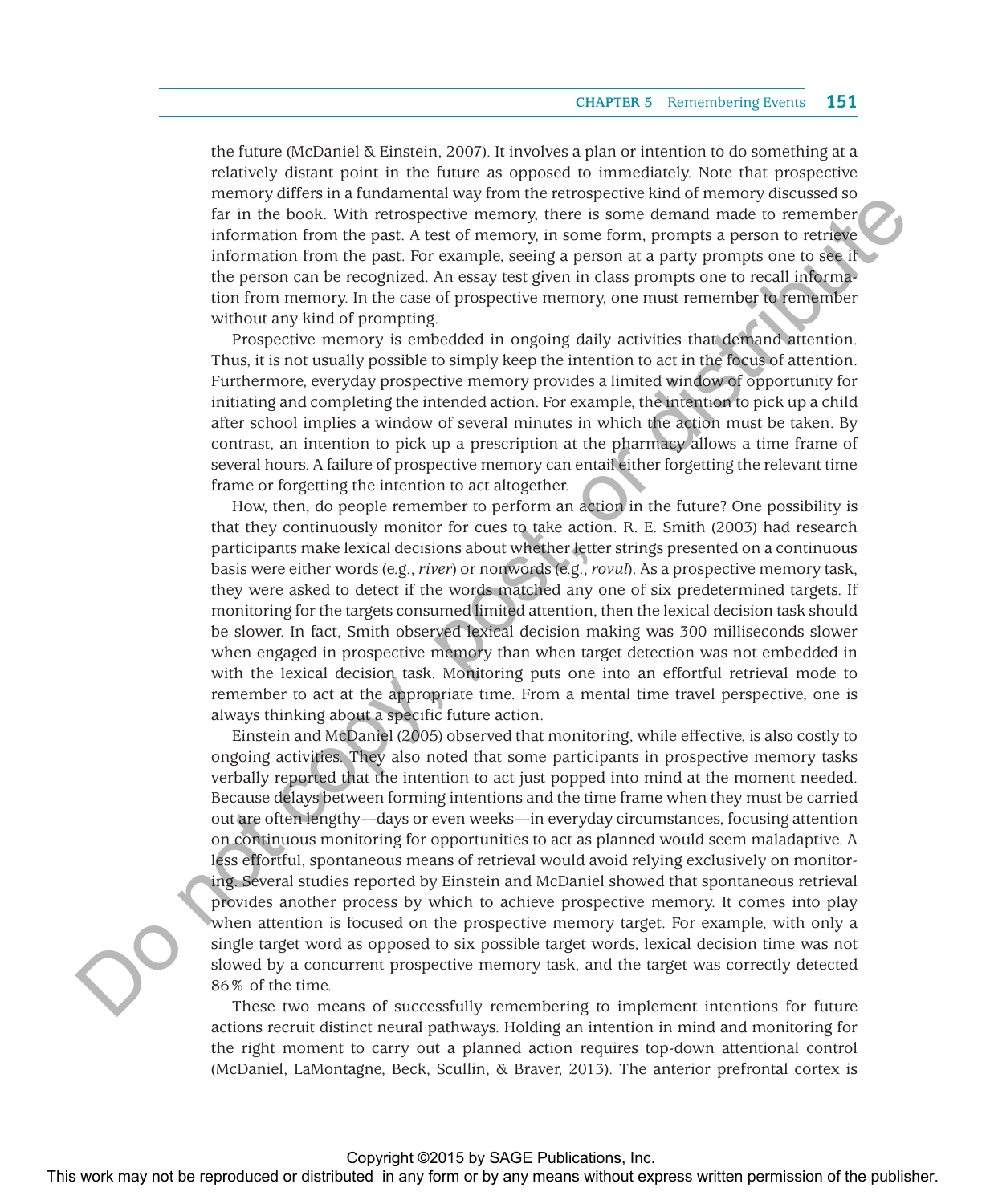activated when a person is engaged in monitoring. By contrast, parietal and ventral regions of the cortex are associated with phenomena such as attentional capture, target detection, and episodic retrieval. These bottom-up processes underlie the passive route to prospective memory. Without attempting to keep the goal active and monitoring the environment, the intention to act just pops into mind. Some cue in the environment that had been linked with the intention to act can trigger prospective memory spontaneously. Brain regions that mediate the capture of attention, detecting stimuli in the environment, and retrieving information from episodic memory would support this bottom-up means of prospective memory.

Understanding and enhancing prospective memory can be applied to workplace settings. Serious mistakes in the workplace often stem from failures of prospective memory (Dismukes, 2012). In commercial aviation, for example, an alarm goes off in the cockpit in the event that the pilots forgot to set the wing flaps in the take-off position before advancing the throttles to gain speed down the runway. This warning averts an error of prospective memory that has been the cause of several airline tragedies. In medicine, failures to carry out an intended plan of action can have serious consequences. Dismukes (2012) cited the case of a surgeon closing an abdominal incision after a challenging operation; the patient returned weeks later to the emergency room with severe abdominal pain and an "X-ray reveal[ed] that one of the forceps used in the surgery was left inside the patient" (p. 215).

# **ENCODING AND STORING EVENTS**

The three-store model assumes that encoding and storing events in long-term memory involves rehearsal. The nature of the rehearsal processes brought into play at encoding is critical, as suggested by Craik and Lockhart (1972). **Maintenance rehearsal** refers to recycling information within short-term or working memory by covertly verbalizing it. **Elaborative rehearsal** refers to linking information in short-term memory with information already stored in long-term memory. Elaborative rehearsal can take many forms. Organizing items into categories, associating items with other known information, and forming visual or auditory images of the items are examples of elaborative rehearsal. For instance, as noted in Chapter 4, it is easier to remember a list of words if one visualizes the object to which each word refers in addition to encoding the sound of the word itself (Paivio, 1971, 1983). Imagery works better for concrete objects that can readily be visualized (e.g., elephant) than for abstract concepts (e.g., gravity). The means of the repression or the publishering the repression of the publishering in any form or by any means when the reproduced in any means we computed in any form or by any means of the publishering in any form or by

Mnemonic techniques designed to improve memory generally rely on elaborative encoding in the form of visual images (Bower, 1972; McDaniel & Pressley, 1987). Imagery has been recognized as crucial to memory from the time of the ancient Greeks. For example, the Roman philosopher Cicero recounted a story about the Greek poet Simonides, who delivered a long poem at a Roman banquet. On finishing, Simonides left the building just moments before catastrophe struck. The building collapsed, burying everyone in the rubble. According to legend, Simonides was able to survey the ruins and recall the names of the victims by first imagining where they had been seated.

The mnemonic called the method of loci (places) consists of identifying a sequence of familiar locations and then forming an image of each item to be remembered at each of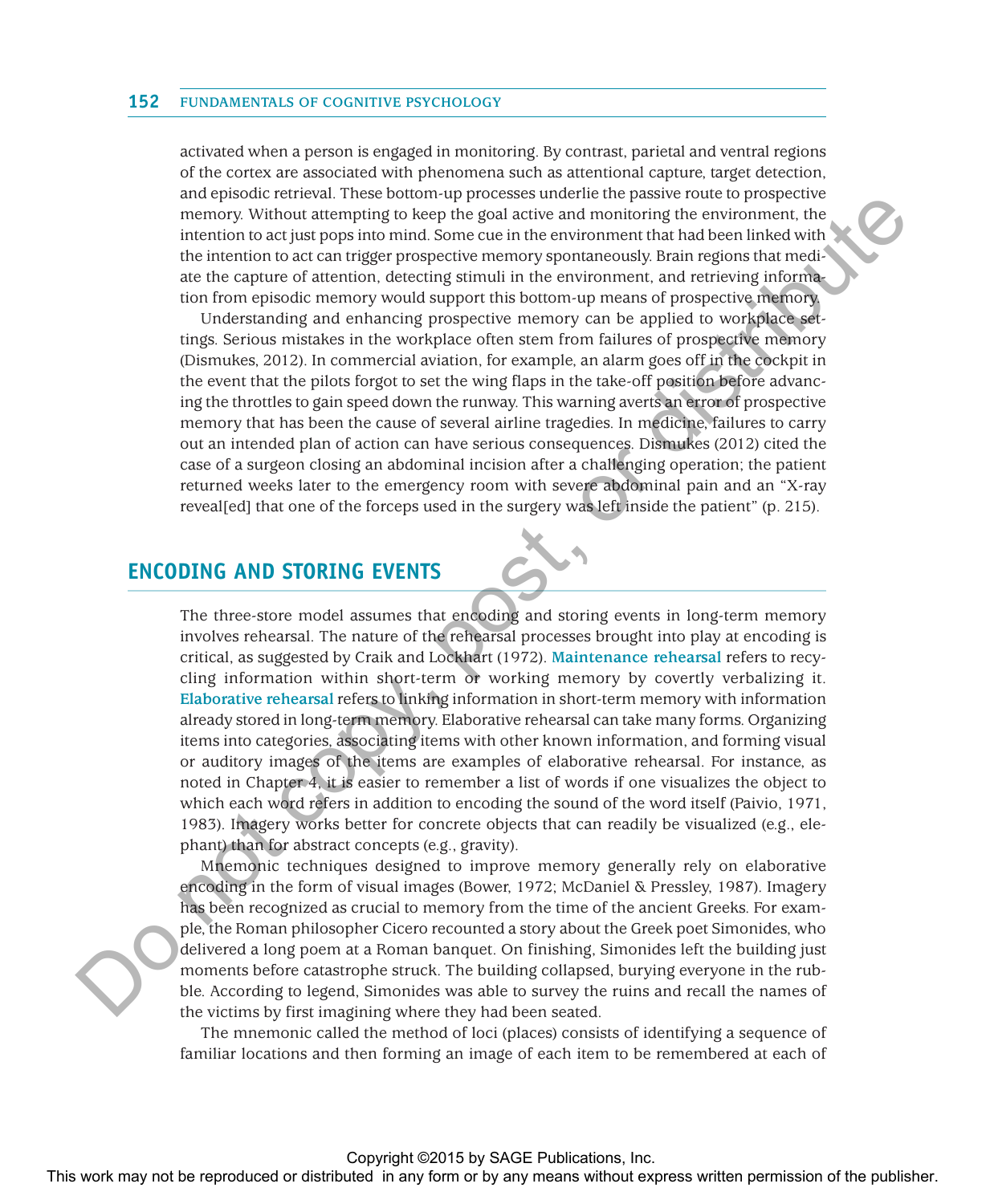the locations. Once a clear image is formed, the locations provide a plan for retrieving the items. By imagining a walk to each of the locations in the sequence, one can remember the items (Bower, 1970). A demonstration of the method of loci is presented in Learning Activity 5.1.

# Learning Activity 5.1 A Demonstration of the Method of Loci

The method of loci is a mnemonic technique that uses familiar locations as an aid to memory. To illustrate, first picture a sequence of 10 locations at home or on campus that you know well. Now, try to form an image with each of the following grocery items, placing one item at each location in order. For example, for the first item, you might imagine a banana peel on the front steps of your home. Try to create a distinctive image for each item and location.

| Bananas  | Olives       |
|----------|--------------|
| Lettuce  | <b>Bread</b> |
| Crackers | Hamburger    |
| Bacon    | Tuna         |
| Milk     | Mustard      |
|          |              |

Now, close the book and try to recall the items by taking a mental walk to each of the 10 locations. Most people find it much easier to remember the 10 items when using this imaginal technique than when simply rehearsing the items repetitively using maintenance rehearsal. Recall from Chapter 4 how difficult it was to retain more than seven or so chunks of information. Yet most people find it easy to recall all 10 items using the method of loci, a type of elaborative rehearsal.

One reason for the superior recall produced by the method of loci and related techniques is that mental images provide a second code, in addition to the word itself, for the memory system (Paivio, 1971, 1983). Without forming a mental image of the words to be remembered, one is left with only a verbal code. Further investigation of imagery and mnemonics suggests that the imagery makes an event in memory more distinctive and, hence, easier to recall (Marschark, Richman, Yuille, & Hunt, 1987; McDaniel & Einstein, 1986). Mnemonics The may not be repressed or distributed in any form or by any means which distributed in any form or by any means with  $\frac{1}{2}$  and  $\frac{1}{2}$  and  $\frac{1}{2}$  and  $\frac{1}{2}$  and  $\frac{1}{2}$  and  $\frac{1}{2}$  and  $\frac{1}{2}$  and  $\frac{$ 

also benefit memory by providing a set of retrieval cues that match the cues encoded with the to-be-remembered material (Bower, 1970). Taking a mental walk with the method of loci is a retrieval plan as well as an encoding plan. Each location visited at the time of retrieval allows one to reconstruct the event originally stored there with relative ease.

Maintenance rehearsal refers to recycling information within short-term or working memory by covertly verbalizing it. Elaborative rehearsal refers to transferring information to long-term memory by linking it with information already stored there.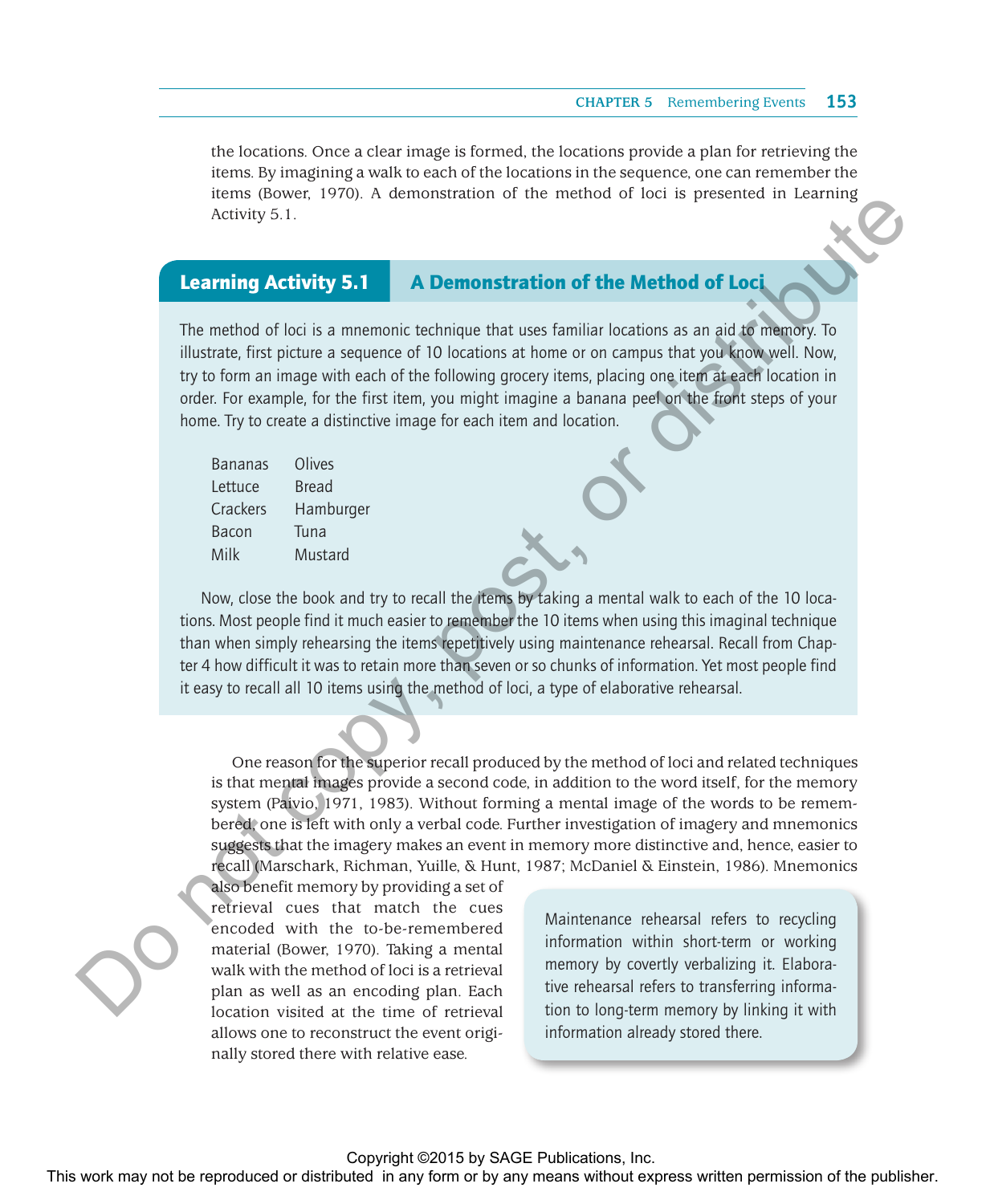Craik and Lockhart (1972) made the strong claim that only elaborative rehearsal results in permanent long-term learning because of the need to analyze broadly and deeply the features of the stimulus. Because maintenance rehearsal merely recycles items in working memory, it presumably does not result in improved recall. Although early experiments supported this claim (Craik & Watkins, 1973), it became clear through further research that maintenance rehearsal helps memory to some extent, albeit much less than does elaborative rehearsal (Darley & Glass, 1975; Greene, 1987).

# **Levels of Processing**

In Chapter 2, we examined how sensory and semantic features are analyzed during pattern recognition. Data-driven and conceptually driven processes rapidly and accurately identify the objects, events, and symbols of our environment. These perceptual processes operate automatically when attention is devoted to a stimulus and occur to some degree even when the stimulus is unattended. In memory research, **levels or depths of processing** refer to a memory superiority for events attentively processed at a semantic level as compared with a sensory level.

The usual procedure directs a person to attend carefully to either sensory-level features (e.g., Is the word in capital letters? Does the word rhyme with *blue*?) or semantic features (e.g., Does the word fit the sentence "He slipped on his \_\_\_\_\_\_\_\_"?). In answering these orienting questions about the word *shoe*, the focus of attention would be visual, acoustic, or semantic features. These three conditions reflect increasing levels or depths of processing. Recognition or recall of the target words is then tested. The results showed that visual and acoustic encoding is inferior to semantic encoding on memory tests (Craik & Lockhart,

Levels or depths of processing refer to a memory superiority for events attentively processed at a semantic level as compared with a sensory level. Processing events semantically in reference to one's self-concept results in particularly strong memory.

1972). Craik and Tulving (1975) interpreted this level of processing difference in terms of elaborative rehearsal. Semantic encoding produced a more elaborate representation of the target words in memory, which supported superior recall and recognition.

Is there an orienting task that produces maximal elaboration and memory? Some research suggests that processing the information in relation to our self-concept is superior, a finding called the **self**-**reference effect.** Rogers, Kuiper,

and Kirker (1977) found that when people asked whether a word applied to themselves (e.g., *ambitious*), later recall rose above that obtained for even the semantic-orienting task. The recall results for physical, acoustic, semantic, and self-reference levels of processing are shown in Figure 5.2. Of interest, the same outcome occurs when people make judgments about consumer products shown in advertisements (D'Ydewalle, Delhaye, & Goessens, 1985). Answering the question "Have you ever used this product?" supported greater recall of brand names than did a semantic-orienting task. Other evidence indicates that the key ingredient in this effect involves relating the information to highly developed representations in long-term memory, providing many links with well-ingrained information (Bellezza, 1986). The matrix may not be reproduced or the reproduced or distributed in any form or by any means when  $\alpha$  any form or by any means with  $\alpha$  any form or by any means with  $\alpha$  any  $\alpha$  and  $\alpha$  any  $\alpha$  any  $\alpha$  any  $\alpha$  an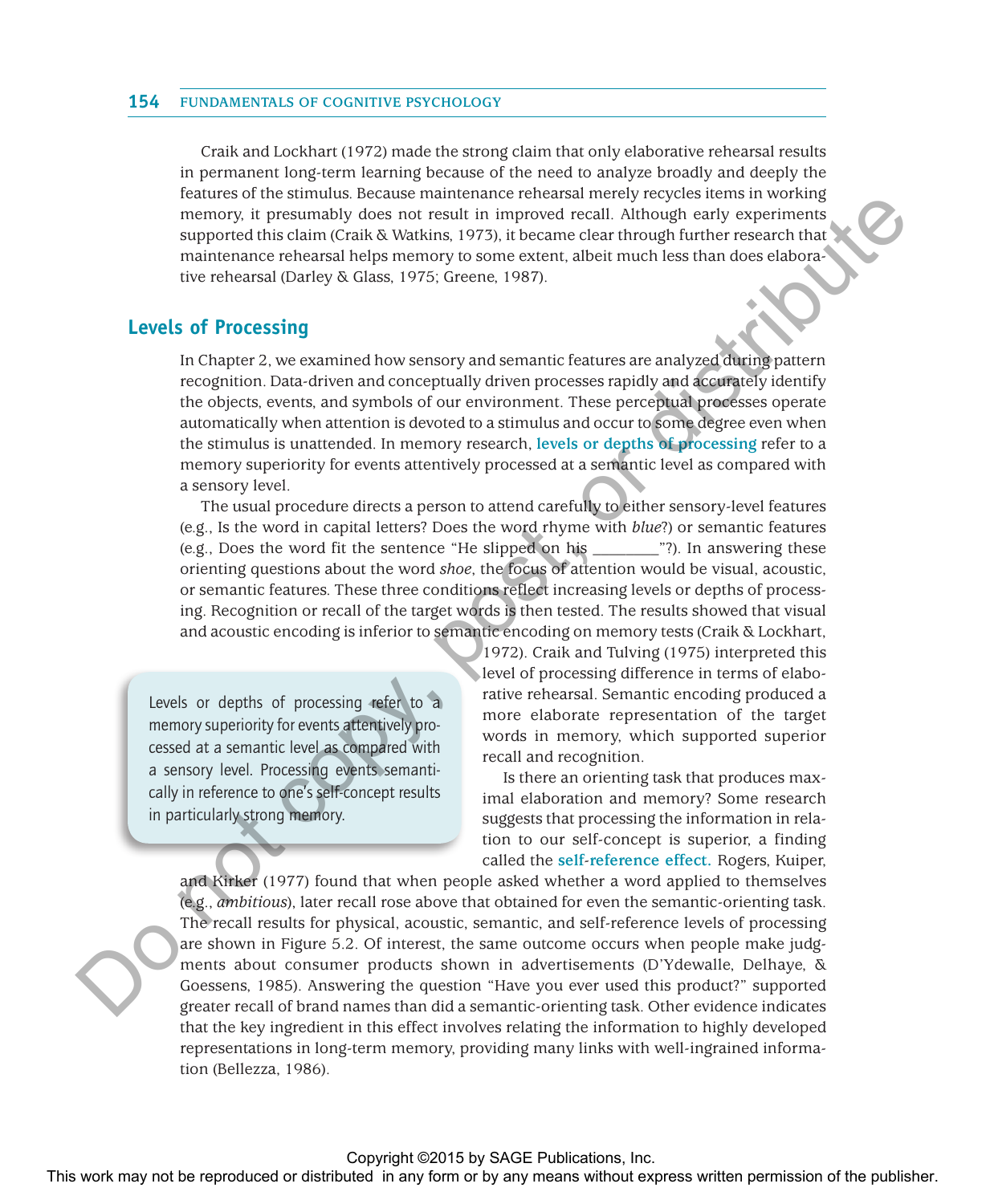

**Figure 5.2** Recall as a function of the level of processing.

*SOURCE:* Adapted from Rogers, Kuiper, & Kirker (197

Recent findings suggest that self-reference may not be the single most effective way to encode a list of words. Nairne, Thompson, and Pandeirada (2007) proposed that longterm memory may have evolved in the ancestral past of human beings to retain information relevant to survival. Study participants were asked to pretend that they were stranded in the grasslands of a foreign country, without supplies needed for survival. They then rated the words presented in a list for their relevance to finding a source of food and water and to protecting them from predators. This survival-orienting task was then compared to a deep-encoding task that invokes emotional reactions to words (ratings of how pleasant the words are to the person) and to the self-reference task. A surprise free-recall test of the rated words showed an advantage for the survival processing compared with both the pleasantness and self-reference task. These results are intriguing and suggest that further examination of the adaptive function of long-term memory and its evolutionary origins is a promising direction for future research.

# **Transfer-Appropriate Processing**

The principle of **transfer**-**appropriate processing** holds that test performance hinges on engaging in an encoding process that is compatible with the demands of the test. For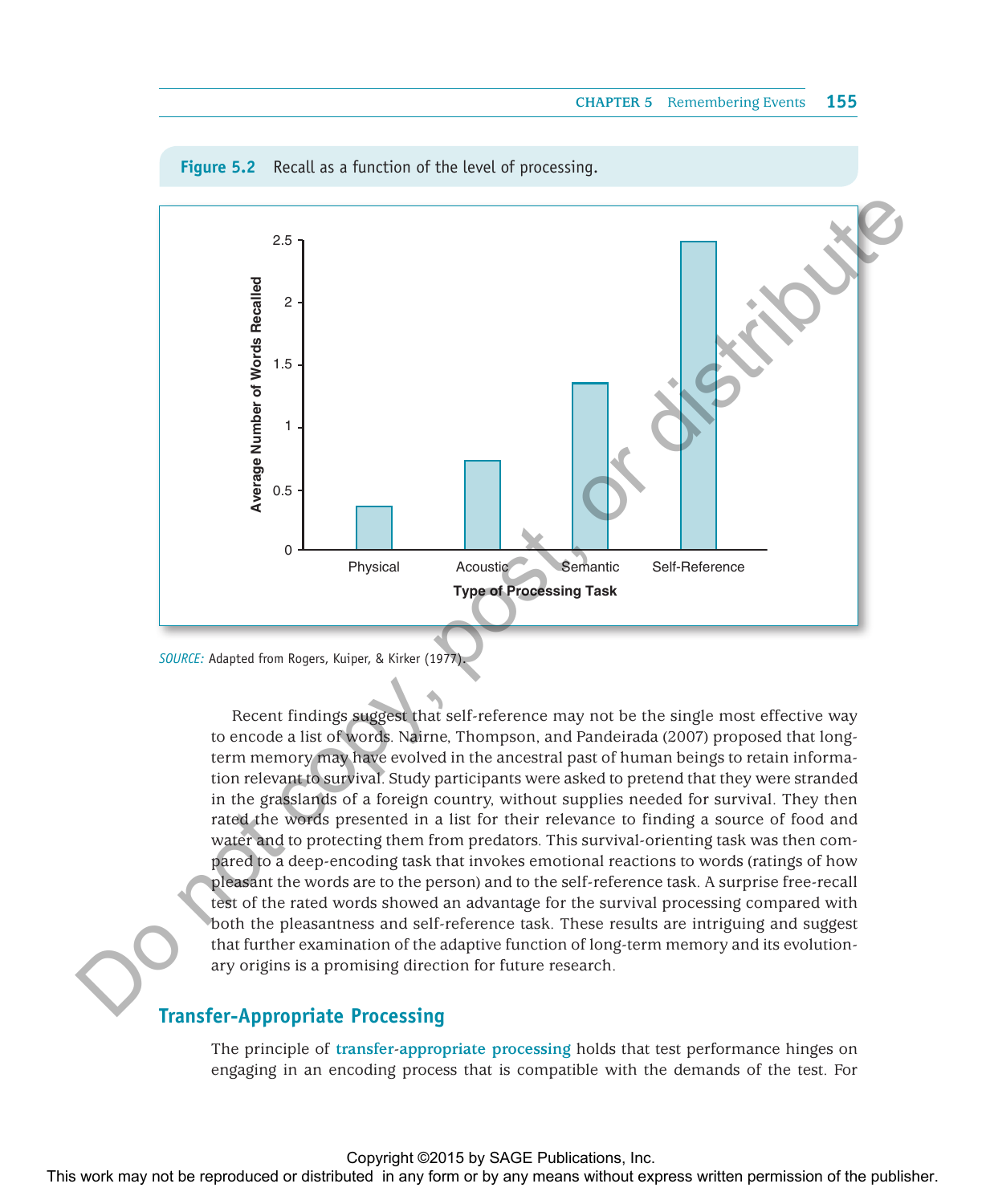example, different kinds of studying may be called for depending on the nature of the test. Practice at generating and organizing ideas would be a highly appropriate way to prepare for an essay test, but such preparation might transfer less well to a multiple-choice test.

Morris, Bransford, and Franks (1977) found that the typical levels of processing effect can be reversed by picking a test that is appropriate to visual- or acoustic-orienting tasks. They showed that the overlap between encoding and retrieval processes mattered more than the nature of encoding, per se. For example, in one condition, participants were tested for recognition of words based on whether they rhymed with a word presented earlier, rather than on recognition of the identity of the word, as is typical. The authors found that rhyme encoding supported better rhyme recognition than did semantic encoding. Because rhyme encoding is appropriate for the rhyme-retrieval test, it transfers better than semantic encoding. The fact remains, however, that recalling or recognizing an event depends critically on its meaning—its semantic features. Because remembering an event requires the retrieval of semantic information, it is semantic encoding that transfers well to standard recall and recognition tests.

### **Distinctiveness**

Plainly, the extent to which one stores information in an elaborate manner predicts how well it will be remembered. But why should elaboration have this effect? One part of the answer is that elaborative rehearsal results in learning the distinctive features of items (Hunt & Einstein, 1981; Hunt & McDaniel, 1993). This kind of processing is concerned with item-specific information. **Distinctiveness** refers to how the items to be learned are different from one another and from other items already stored in memory. A highly distinctive representation is one that can be discriminated easily at the time of retrieval. The more the item stands out in memory, the easier it is to find.

Suppose that you are asked to memorize a list of nonsense syllables and one odd item: a number. People rarely forget the isolated distinctive number, an effect named after its German discoverer, von Restorff, and described in English by Koffka (1935). The power of distinctiveness can be seen in Eysenck's (1979) variation on the levels of processing effect, in which he compared sensory- versus semantic-orienting tasks. His sensory task entailed attending to the sounds of words. In a distinctive encoding condition, Eysenck used unusual pronunciations of the words designed to produce a highly distinctive, albeit sensory, level of processing. Because the unique pronunciations stood out in memory, they were remembered just as well as the words processed with a semantic focus. Typically, semantic encoding produces greater elaboration, which in turn increases the likelihood of storing a distinctive code. Eysenck's finding shows that it is distinctiveness, per se, that ultimately matters. The means of the relations of the reproduced or distributed in any form or by any means were proposite to the rest or any means were proposite to the rest or any point of the publisher. The secondary produced in any form

**Picture Memory.** It has long been known that people can recognize with a high degree of accuracy a long series of complex pictures, even if they have viewed each picture in the series for only a few seconds. People can discriminate old pictures from new ones nearly perfectly when there are hundreds (Shepard, 1967) or even thousands of pictures (Standing, 1973). The reason seems to be that the pictures used in these studies contained many highly distinctive features, allowing observers to discriminate one from another. However,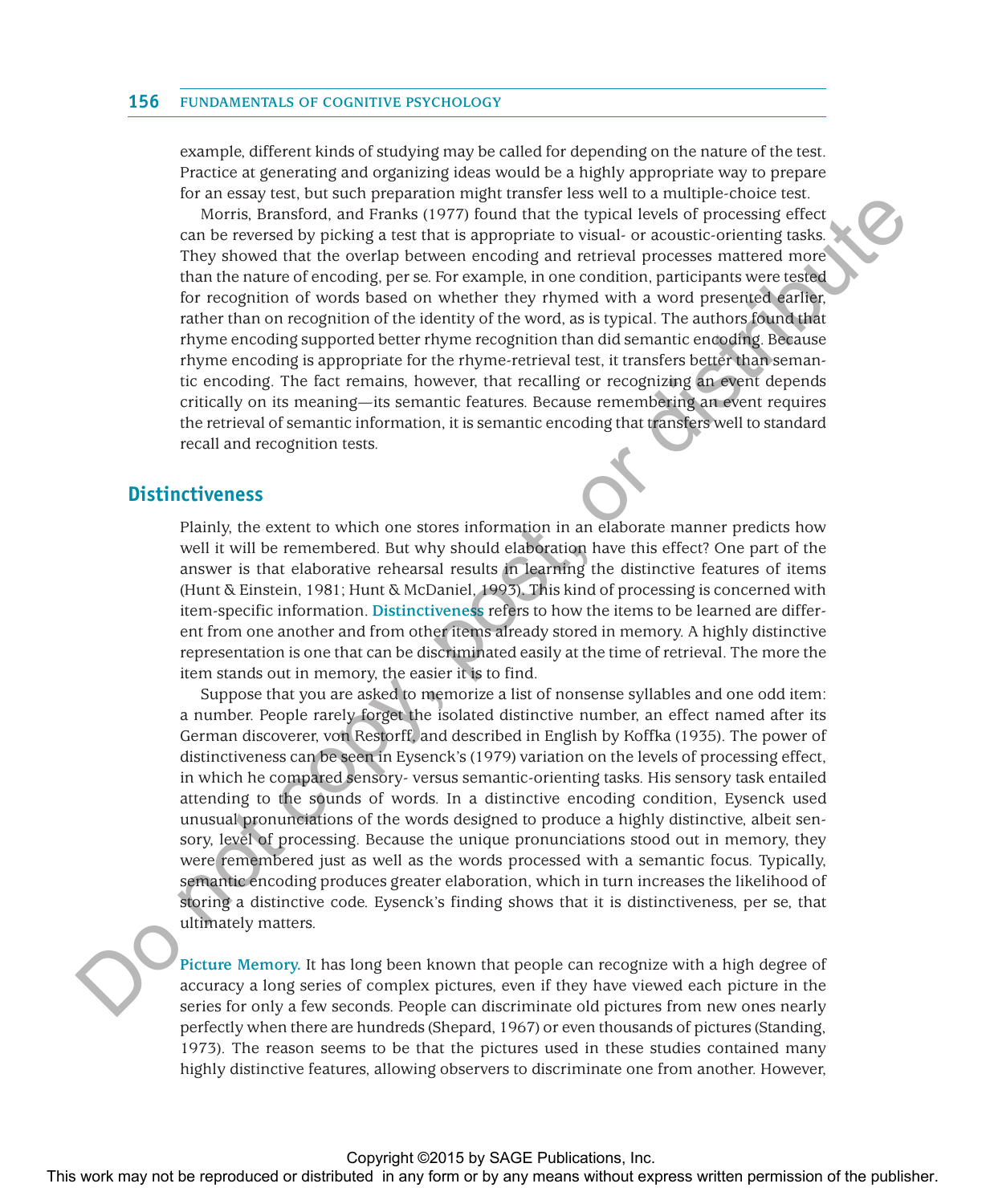suppose that you must differentiate a picture of a particular \$20 bill from a thousand other such pictures. When the pictures all relate to the same schema, there is no distinctiveness, and so recognition suffers (Mandler & Ritchey, 1977; Nickerson & Adams, 1979). This point is revisited after a discussion of the role of schemas in retrieval.

**Flashbulb Memories.** An especially intriguing phenomenon may also shed light on the power of distinctiveness. A **flashbulb memory** is a vivid recollection of some autobiographical event that carries with it strong emotional reactions (Brown & Kulik, 1977; Pillemer, 1984). Depending on your age, you might be able to recall clearly exactly what you were doing, seeing, hearing, and feeling on receiving the news that President Kennedy was assassinated in 1963, that an attempt was made on the life of President Reagan in 1981, that the space shuttle *Challenger* exploded in 1986, or that the World Trade Center was destroyed by a terrorist attack in 2001. As Pillemer (1984) noted, "images of only a tiny subset of specific episodes—death of a loved one, landing a first job, getting married, hearing about public tragedies—persist over a lifetime, with little subjectively experienced loss of clarity" (p. 64). One explanation for why flashbulb memories are so well recalled is that they are highly distinctive events in long-term memory (McCloskey, Wible, & Cohen, 1988). The record of the reproduced or the reproduced or distributed in any file of the reproduced in any form or the reproduced in any form or by any means with the publisher. The reproduction of the publisher permission of the

Some researchers have challenged whether so-called flashbulb memories are really more accurate than normal memories. For example, 2½ years after the *Challenger* explosion, participants in one study confidently recalled many details about the incident, but many of these recollections were inaccurate (Neisser & Harsch, 1992). Similarly, memories of the terrorist attacks of September 11, 2001, have not proven to be more accurate than memories of nonemotional events occurring about the same time (Talarico & Rubin, 2003). Others, however, have confirmed that flashbulb memories can, indeed, be real for many people so long as the precipitating events had strong personal impacts on them (e.g., Conway et al., 1994).

A recent comprehensive study of 3,000 people from seven cities in the United States examined 9/11 memories 1 week, 11 months, or 35 months after the attacks. The results seemed to resolve the controversy (Hirst et al., 2009). The study concluded that the rate of forgetting for flashbulb memories is similar to the rate of forgetting for normal memories regarding details of the event; both slowed after 1 year. During the first year, the loss rate was 20% or more, but thereafter the loss rate fell to only 5%–10%. In other words, episodic memory for the event whether it was a flashbulb recollection or not—stabilized after a year. This finding indicates that, although the two kinds of recollections differ in vividness, they both are mediated by the same memory system. Furthermore, the investigation revealed that the strong emotional reactions of flashbulb memories do not hold up well over time; nonemotional features, such as

where one learned about the attacks, were retained better than emotional features. The role that emotion plays in memory will be returned to later in this chapter and in the next.

**Synesthesia.** A bizarre demonstration of the power of distinctive encoding came from a famous case study. Over a period Distinctive memory representations can be discriminated from other related memories. Strong recognition of distinctive pictures, and possibly flashbulb memories, illustrates the power of distinctiveness in enhancing memory.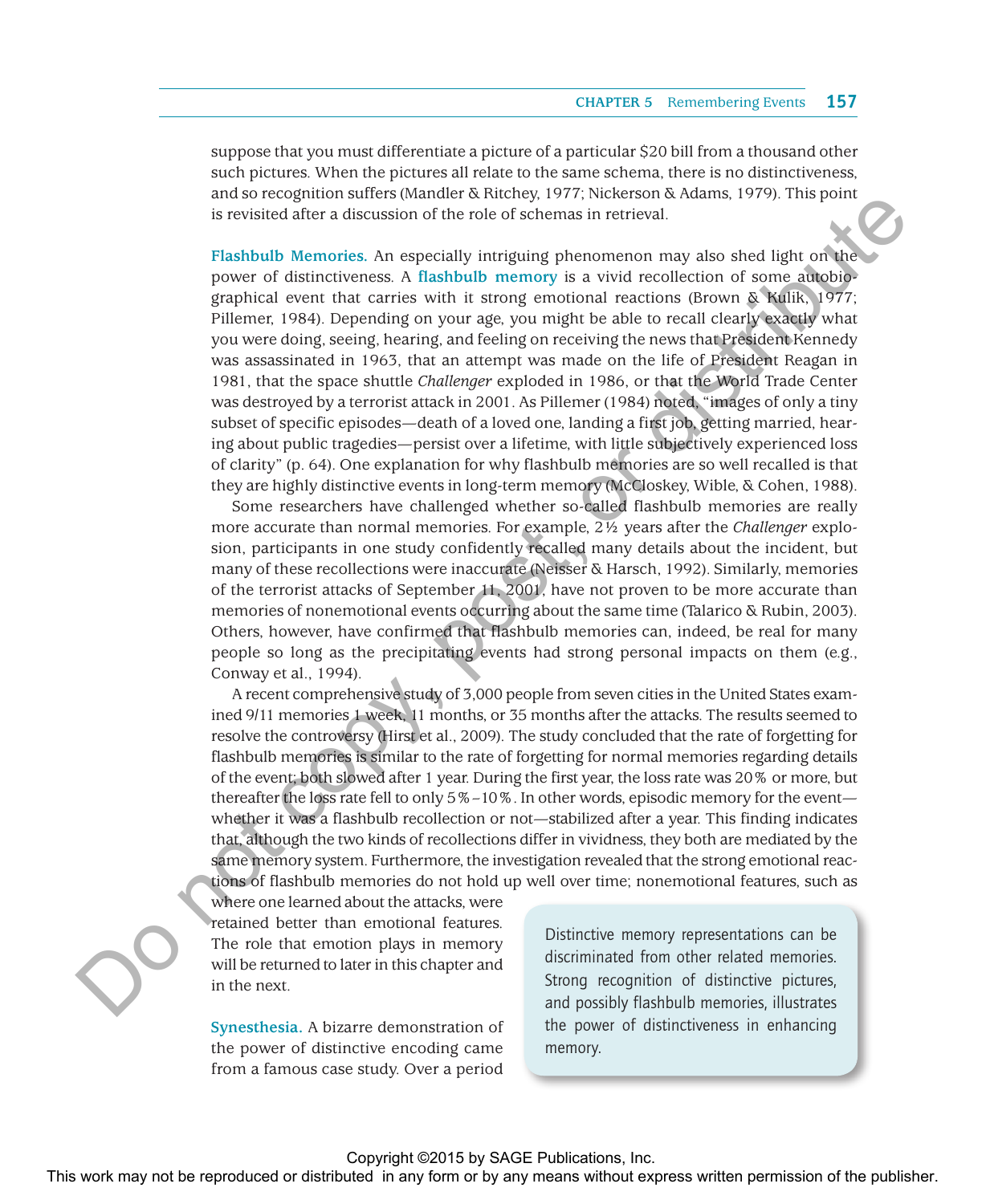of 20 years, Luria (1968) studied the memory abilities of an individual referred to as "S." He tested S.'s memory span for a variety of materials and found it remarkable and seemingly without limit. In Luria's words,

I gave S. a series of words, then numbers, then letters, reading them to him slowly or presenting them in written form. He read or listened attentively and then repeated the material exactly as it had been presented. I increased the number of elements in each series, giving him as many as thirty, fifty, or even seventy words or numbers, but this, too, presented no problem to him.

The experiment indicated that he could reproduce a series in reverse orderfrom the end to the beginning—just as simply as from start to finish; that he could readily tell me which word followed another in a series, or reproduce the word which happened to precede the one I'd name. He would pause for a minute, as though searching for the word, but immediately after would be able to answer my question and generally made no mistakes. . . . It was of no consequence to him whether the series I gave him contained meaning words or nonsense syllables, numbers or sounds; whether they were presented orally or in writing. . . . As the experimenter, I soon found myself in a state verging on utter confusion. An increase in the length of the series led to no noticeable increase in difficulty for S., and I simply had to admit that the capacity of his memory *had no distinct limits*; that I had been unable to perform what one would think was the simplest task a psychologist can do: measure the capacity of an individual's memory. (pp. 9–11) We consider the representation of the representation of the representation of the representation of the representation of the representation of the representation of the representation of the publisher. This is well as th

Further testing only compounded Luria's (1968) confusion, for it turned out that the duration of S.'s memory, as well as its capacity, seemed to have no limit. Some tests revealed error-free recall of word lists presented 15 years earlier! Moreover, S. could recall the context in which a list had been presented, describing the place in which Luria had read him the words, the chair in which Luria had sat, and even the clothes Luria had worn.

From early childhood, S. had experienced *synesthesia,* or cross-talk among sensory modalities so that sounds, for example, were experienced visually as well as aurally. Normal individuals experience mild degrees of synesthesia in that colors are reliably associated with specific pitches of sounds (Marks, 1987). The bright colors of yellow and white elicit high pitches, whereas the dark colors of black and brown echo low pitches. But S. experienced an extreme form in which tones and noises would be apprehended as "puffs" and "splashes" of color. He would perceive the "color" of a speaker's voice, and each speech sound assumed a visual "form" with its own "color" and "taste." Plainly, these images added a unique distinctive code to memory.

# **Relational Processing**

Clearly, then, learning how items to be remembered differ from one another is critical for good memory. But there is more to good memory than item-specific processing. **Relational processing** refers to how the items to be learned are related to one another and to other items stored in memory (Hunt & Einstein, 1981; Hunt & McDaniel, 1993). Instead of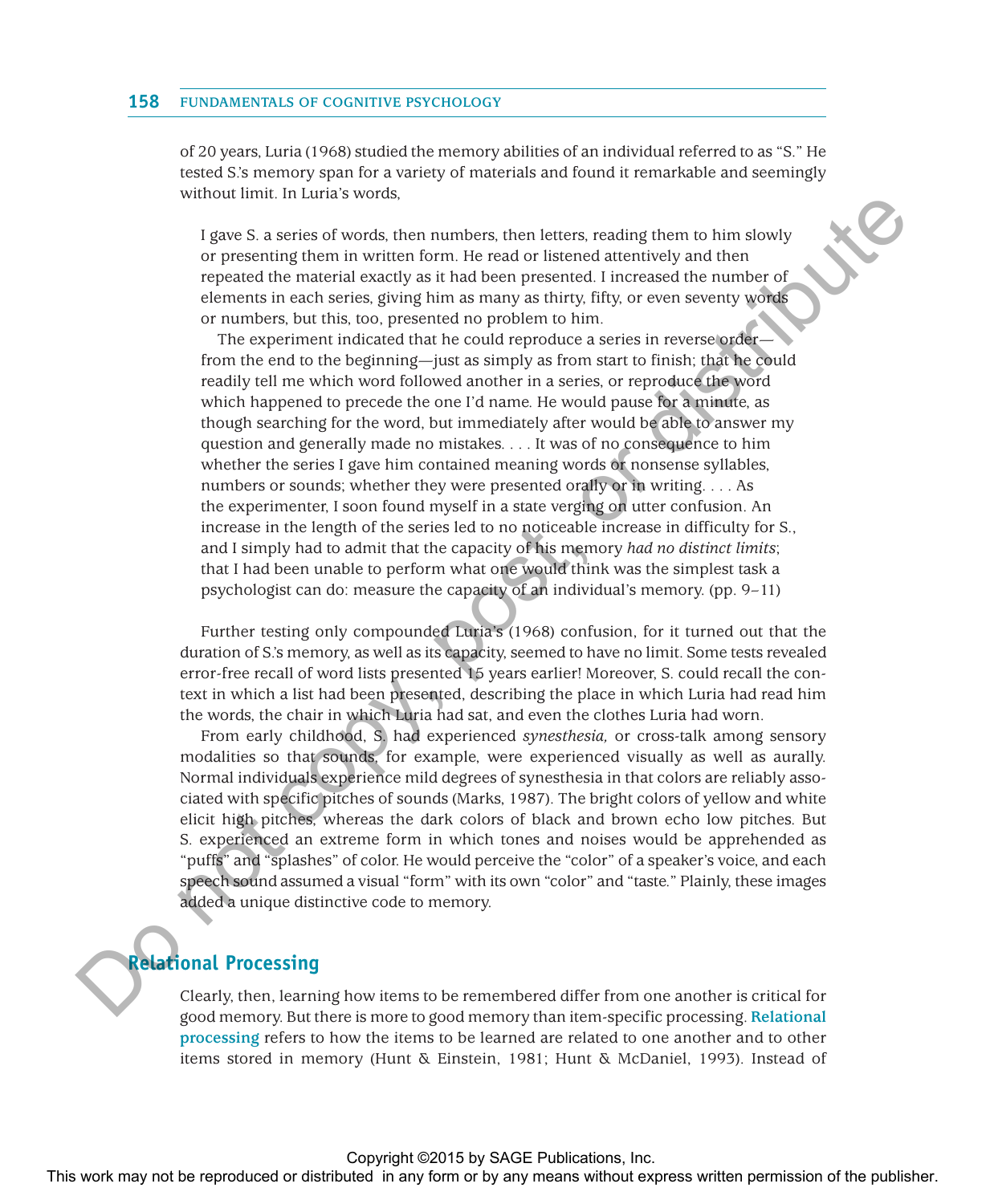detecting differences, relational processing looks for similarities. It has long been known that well-organized information is better remembered. A learner must discover the relations among items or, when none is apparent, create his own subjective relations.

**Category Cues.** Tulving and Pearlstone (1966) showed the power of organization in their comparison of free and cued recall. The participants studied a list of 48 words that came from several categories, such as tools, fruits, and vehicles. The words occurred in a random order, but the learners noticed the organization of the items nonetheless (see Bousfield, 1953). When asked to recall as many words as possible with no hints or cues (free recall), the participants clustered related items together—for example, apples, oranges, and grapes. More interesting, if the participants remembered a single item from a category, then they likely remembered most of the others. Conversely, if they forgot an item, such as "truck," then the other examples of vehicles also were forgotten. In other words, the category served to organize their recall. This cause of the anti-but may not be reproduced or the reproduced or distributed in any form or but the publisher. The publisher and the publisher or distributed in any form of the publisher. The publisher or distributed

But only about a third of the words were remembered in free recall. Tulving and Pearlstone (1966) also provided some participants with the category names as retrieval cues. Remarkably, the cues roughly doubled the number of words successfully recalled. This result for cued recall shows the powerful effect of organization as an aid to retrieval. It also shows that events may be available in memory but inaccessible to recollection without the right retrieval cues. More is said about retrieval cues later in the chapter.

**Subjective Organization.** The tendency to cluster items from the same semantic category is, perhaps, not surprising. Yet organization plays a critical role in recall even when a clear basis for it is lacking. Tulving (1962) presented people with lists of unrelated words and tracked their free recall over a series of trials. As participants studied the words and attempted to recall them in whatever order they wished, each participant adopted a consistent pattern of output. That is, each person imposed a **subjective organization** on the words, recalling clusters of items in the same manner trial after trial, even though the clusters themselves were purely idiosyncratic. The more categories people used in organizing the study items, the better they did on both recall tests and delayed recognition tests (Mandler, Pearlstone, & Koopmans, 1969).

Organization (i.e., encoding the relations among events and prior knowledge) benefits both learning and remembering. First, the events may be chunked together during their storage

(Mandler, 1979). Just as finding meaningful groupings increases learning on tests of short-term memory, the same effect may be seen in long-term memory. Second, organization provides retrieval cues that are vital to remembering (Tulving & Pearlstone, 1966). The categories imposed by the materials or by the learner serve as highly effective retrieval cues.

Subjective organization refers to the way individuals impose an idiosyncratic organizational scheme on unrelated items to be remembered.

A detailed understanding of the neural networks underlying episodic memory is now beginning to emerge (Ranganath, 2010). As shown in Plate 8, the hippocampus, as noted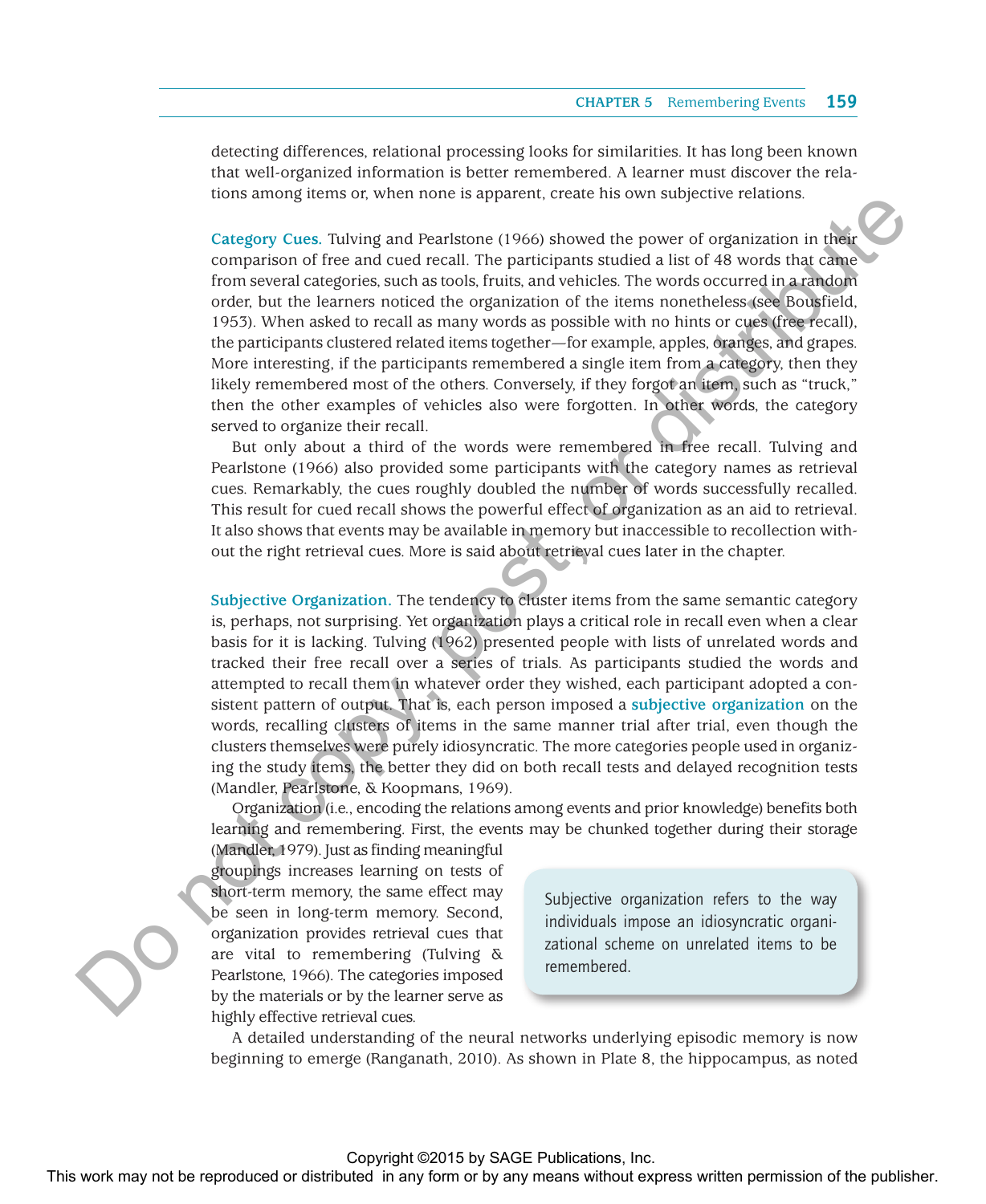above, is a critical structure for the encoding and storage of new events. The information of items to be stored is represented in a specific context—at a time and a place. These representations appear then to be broken down into their components within a second structure within the medial temporal lobe. The perirhinal cortex is presumably dedicated to processing the specific items, while the parahippocampal cortex specializes in representing the contextual information. Together, these comprise the entorhinal cortex, which lies adjacent to the hippocampus in the medial temporal lobe. The representations from the two parts of the entorhinal cortex are then fed forward to the prefrontal lobe of the brain. The ventral lateral prefrontal cortex processes the item-specific information, while the dorsal lateral prefrontal cortex handles the relationships among items. Thus, the itemspecific processes that underlie the power of distinctiveness and the relational processing involved in the effects of organization on memory appear to be mediated by distinct networks within the prefrontal cortex.

### **Emotion and Memory Storage**

Adjacent to the hippocampus is a brain structure called the amygdala. Following an emotional experience, the amygdala modulates the consolidation process through the action of adrenal stress hormones and several kinds of neurotransmitters (McGaugh, 2004). This occurs regardless of whether the emotion triggered by the experience is unpleasant or pleasant. In either case, the outcome is superior long-retention of emotional experiences. The amygdala achieves this effect by activating the hypothalamus, which in turn produces a cascade of hormonal responses that culminate in the release of stress hormones from the adrenal glands. These stress hormones in turn modulate or enhance the consolidation processes underway in the hippocampus. Research with the rat brain has provided a detailed animal model of how the amygdala strengthens the long-term retention of events that are emotionally arousing.

Neuroimaging studies in human beings have confirmed that the degree of activation of the amygdala during encoding and the early stages of consolidation is predictive of how well emotional stimuli are later remembered (Phelps, 2006). Recall that consolidation itself takes place over a long period of time and continues after the immediate effects of the emotional arousal and activity of the stress hormones. In a particularly intriguing study, functional magnetic resonance imaging (fMRI) was taken while research participants viewed pleasant, unpleasant, or neutral pictures (Dolcos, LaBar, & Cabeza, 2004). The activity revealed by the fMRI was then compared for pictures that the participants were able to subsequently recall versus those that were forgotten. The activation patterns showed a neural marker for the successful encoding of the pictures into memory. Specifically, this marker was larger in the amygdala and hippocampus for the emotionally arousing pictures (pleasant and unpleasant) compared with the neutral pictures. The momentary interaction of neural activity in the amygdala and hippocampus led to the superior encoding and consolidation of the arousing pictures. As Phelps (2006) observed, the elegant experiments with animals strongly suggest that consolidation is affected by emotion, but relatively few studies with human beings have tried to tease apart the influence of emotion on consolidation, per se, independent of its beneficial effects on encoding. Furthermore, emotion seems The control of the reproduced or the reproduced or distributed in any form or by any means which the reproduced or distributed in any form or by any means which the publisher. We can be reproduced in a mean of the expressi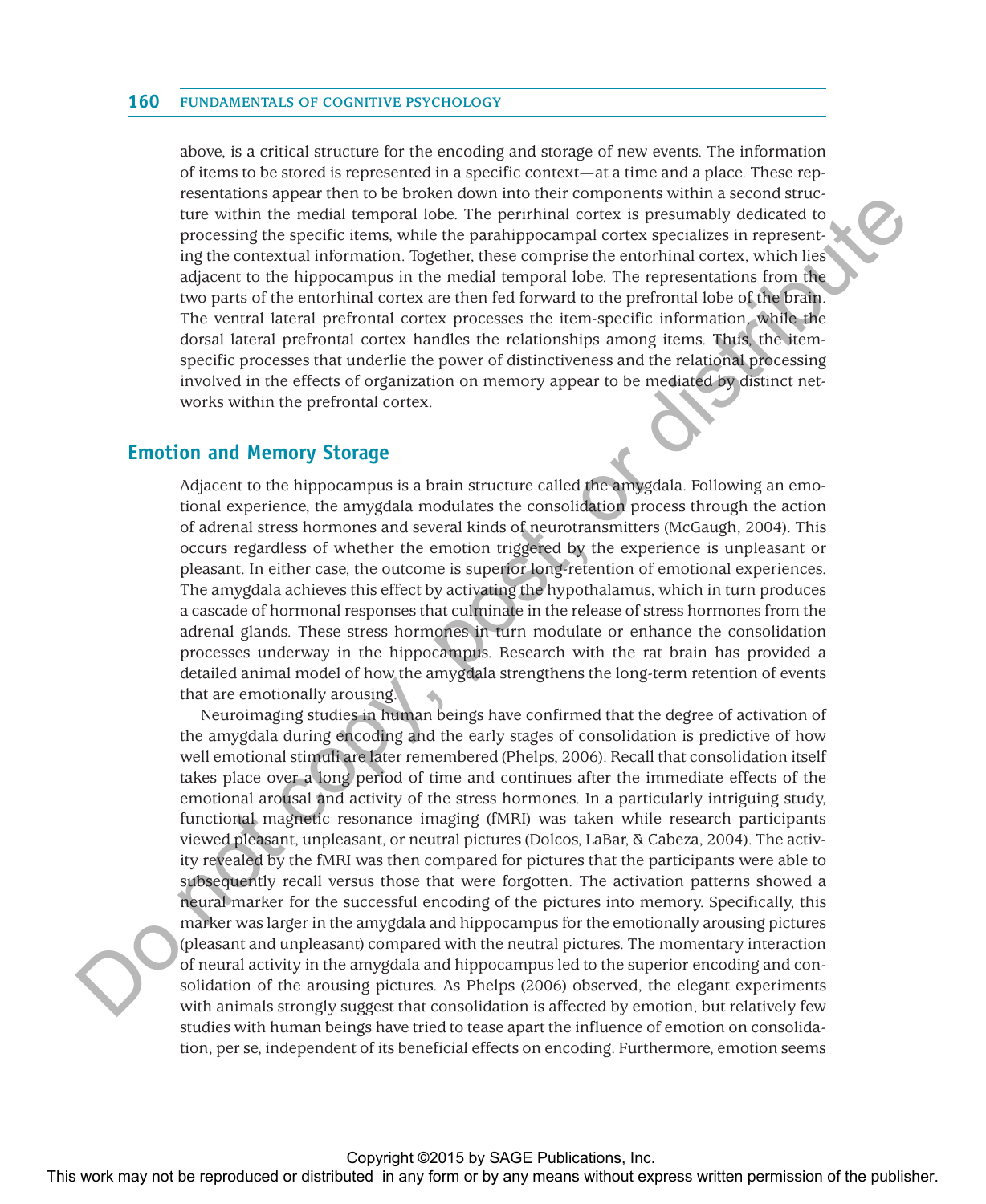to facilitate the encoding of certain kinds of event features but not others, a topic that will be returned to in the next chapter in the context of memory distortions. For example, an eyewitness to a crime is often under emotional duress, which can produce a complex pattern of episodic recall rather than enhanced memory for the entire event. Also, as discussed in the next section, emotion influences the retrieval process of memory, which also must be considered.

# **RETRIEVAL PROCESSES**

Forgetting may be caused by an inability to retrieve information that is available in memory. Such forgetting may reflect a temporary or even permanent lack of accessibility of information. This could arise because of interference from similar competing information stored in memory or because of a failure to activate the retrieval cues associated with the forgotten information. Contemporary research has focused on the cue-dependent nature of remembering and forgetting. It has emphasized how the context and knowledge related to material in memory play pivotal roles in successful retrieval.

To illustrate, recalling an event from episodic memory, such as one's 10th birthday party, requires retrieval of the time, the place, and the circumstances of stored information. Retrieval can be an active process of reimagining the perceptions, the feelings, and possibly the thoughts about the event and its context. Being provided with a cue, such as a photograph taken at the party, can trigger a chain of recollections that at first seemed lost from memory. The cue activates related knowledge in long-term memory that eventually allows one to retrieve, or perhaps reconstruct, the needed information. What one knows about birthday parties in general affects both how one's 10th birthday party was encoded and how it will be retrieved later.

# **Retrieval Mode**

Retrieval involves at least two kinds of subprocesses (Moscovitch, 1992). On the one hand, there are the general operations involved in attempting to remember an event, and these are observable regardless of whether the search is successful. The effort to retrieve has been referred to as **retrieval mode.** On the other hand, there are the operations specifically associated with successful recovery of the event.

Several studies with PET and fMRI have shown that a region in the anterior prefrontal cortex of the right hemisphere is activated when an effort is made to retrieve an event (Buckner, 1996). This is not the only area activated, but it is the best understood to date. For example, as seen in Plate 9, strong PET activation can be observed in the right hemisphere in temporal regions in addition to the right insula and parahippocampal tissues when recollecting a highly emotional episode from more than a year in the past (Fink et al., 1996). As discussed earlier, structural differences in these regions appear to distinguish those with HSAM from those with typical autobiographical memory. In contrast to the right prefrontal and other regions activated in episodic retrieval, prefrontal regions in the left hemisphere are highly activated during the encoding of events into episodic memory. These activation The control or the reproduced or the reproduced or distributed in any means which are a state of the publisher.<br>This work may not be reproduced in a state of the publisher or distributed in any means when the publisher or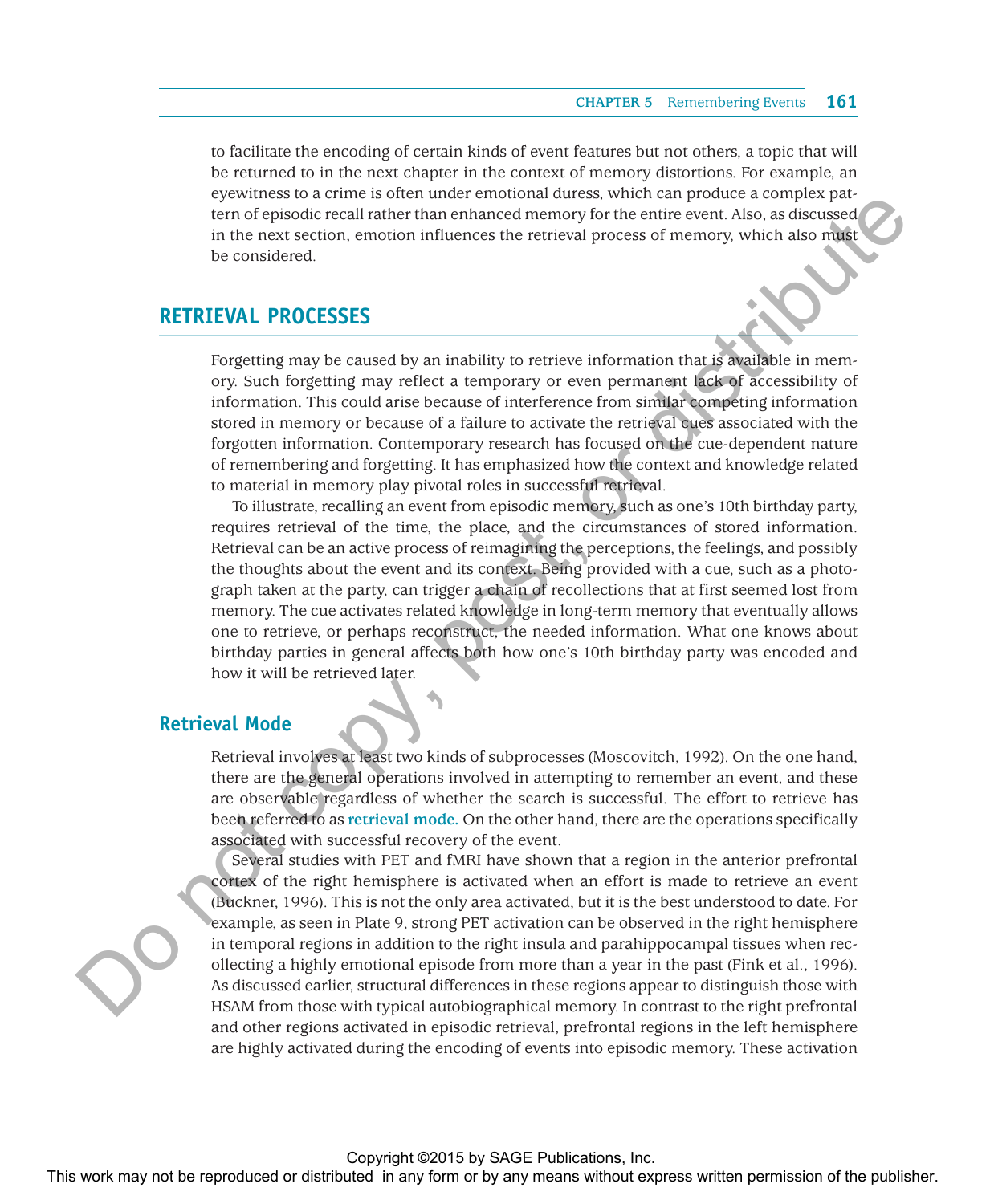sites are summarized in Figure 5.3. Tulving, Kapur, Craik, Moscovitch, and Houle (1994) proposed the hemispheric encoding/retrieval asymmetry (HERA) model to account for the neuroimaging findings. They drew upon past studies showing that the left prefrontal area mediates semantic encoding processes and suggested that these would be important for deeply encoding personal events into memory. By contrast, retrieval mode engages predominantly the right prefrontal region.

It is important to define operationally the concept underlying HERA as a difference between encoding activation versus retrieval activation in neuroimaging studies. Applying the method of subtraction, the appropriate control condition for retrieval is a task that requires encoding, as opposed to fixating on the center of the screen or resting, for example. The activation associated with encoding is subtracted from the activation obtained for retrieval. This difference score is claimed to be larger for the right prefrontal region in comparison with the left. The reverse procedure can be used to test the claim that the left hemisphere specializes in encoding information into long-term memory. The activation associated with retrieval is subtracted from that obtained with encoding. This difference score is predicted to be larger for the left prefrontal cortex, according the HERA model. In studies that have operationally defined the HERA concept in this manner, the results support its predictions for both verbal and nonverbal materials (Habib, Nyberg, & Tulving, 2003).

It has been difficult to say for certain whether the right prefrontal activation genuinely reflects a retrieval mode as opposed to successful recovery because of limitations in the scanning procedures (Schacter, Wagner, & Buckner, 2000). Researchers in the early days of neuroimaging had to compare scans from one group of trials in which retrieval was usually





*SOURCE:* Adapted from Nyberg, L., & Cabeza, R. (2000). Brain imaging of memory. In E. Tulving & F. I. M. Craik (Eds.), *The Oxford handbook of memory* (pp. 501–519). Reprinted with permission of Oxford University Press.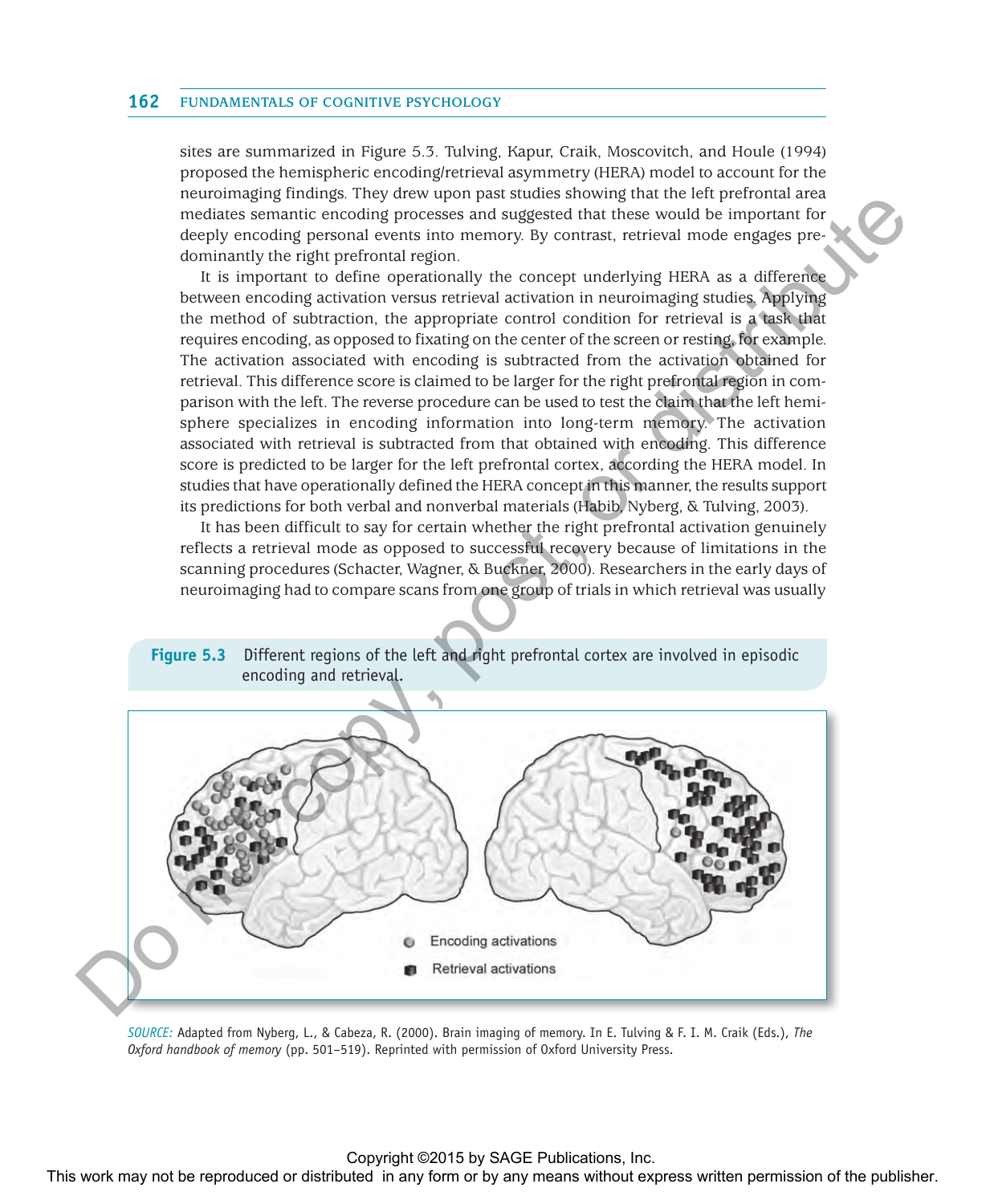successful to scans from another group of trials in which forgetting was likely; the data from such a comparison were noisy because they involved lumping together many different items. However, advances in fMRI procedures allowed comparisons of scans for the individual items on a recognition test. By comparing correct hits on old items (retrieval mode plus retrieval success) versus correct rejections of new items (retrieval mode only), the finer resolution of the individual item data allows the theoretical issue to be settled. The data from such studies show convincingly similar activation levels in the right anterior prefrontal cortex for both hits and correct rejections (Buckner, Koutstaal, et al., 1998). Thus, the activation observed there is unrelated to retrieval success.

Neuroimaging evidence has identified numerous regions of the brain that appear to be activated when events are successfully retrieved from long-term memory. Different locations are observed, depending on whether the events recollected are verbal or nonverbal in nature (Nyberg & Cabeza, 2000). The wide distribution across all lobes of the cortex in both hemispheres is to be expected, given that the representation of an event is distributed by its features, as discussed in Chapter 4. The hippocampus is also involved in retrieval of recently learned information. The medial temporal lobe initially stores an event prior to its consolidation in distributed areas throughout the neocortex (McClelland et al., 1995). Finally, certain areas of the prefrontal cortex in both the left and right hemispheres are more active when retrieval succeeds than when it fails (Buckner, 1996). Thus, a variety of prefrontal regions are involved both in the effort to search for an event representation and in its actual retrieval. The mean or the reproduced or the representation of the reproduced or the reproduced or the reproduced or the reproduced or the publisher or the publisher of the methodological permission of the publisher. This work means

Behavioral studies also support the idea that intentional efforts to retrieve are different from the processes of successful retrieval. As pointed out earlier in this chapter, encoding processes do not function well at all when attention is not allocated to them. A comparison of the effects of divided attention on encoding and retrieval has revealed a sharp difference (Craik, Govoni, Naveh-Benjamin, & Anderson, 1996). Dividing attention at encoding greatly reduces recall and recognition performance. The time needed to respond on a secondary task provided a measure of the effort devoted to encoding. The data showed that the effort

given to encoding was under conscious control and was lessened in the dividedattention condition.

By contrast, dividing attention at retrieval had little, if any, impact on success in recalling and recognizing events. But it caused a major increase in the effort devoted to retrieval—particularly in free recall, when the retrieval was most intentional and least automatic. Of great interest, the effort measure did not Retrieval mode refers to the effort to retrieve an event from long-term memory as opposed to its actual retrieval. Activation in the right prefrontal cortex supports retrieval mode, whereas numerous regions are involved in successful retrieval.

vary at all with the number of items successfully retrieved. Thus, the effort measure apparently reflected retrieval mode, which is under intentional control as one tries to recollect past events. Success in retrieval, on the other hand, appears automatic and undisturbed by divisions of attention. As Craik et al. (1996) pointed out, their data fit well with the neuroimaging results that discriminate the retrieval mode as a control process carried out in the right prefrontal cortex from the process that actually recovers items from memory.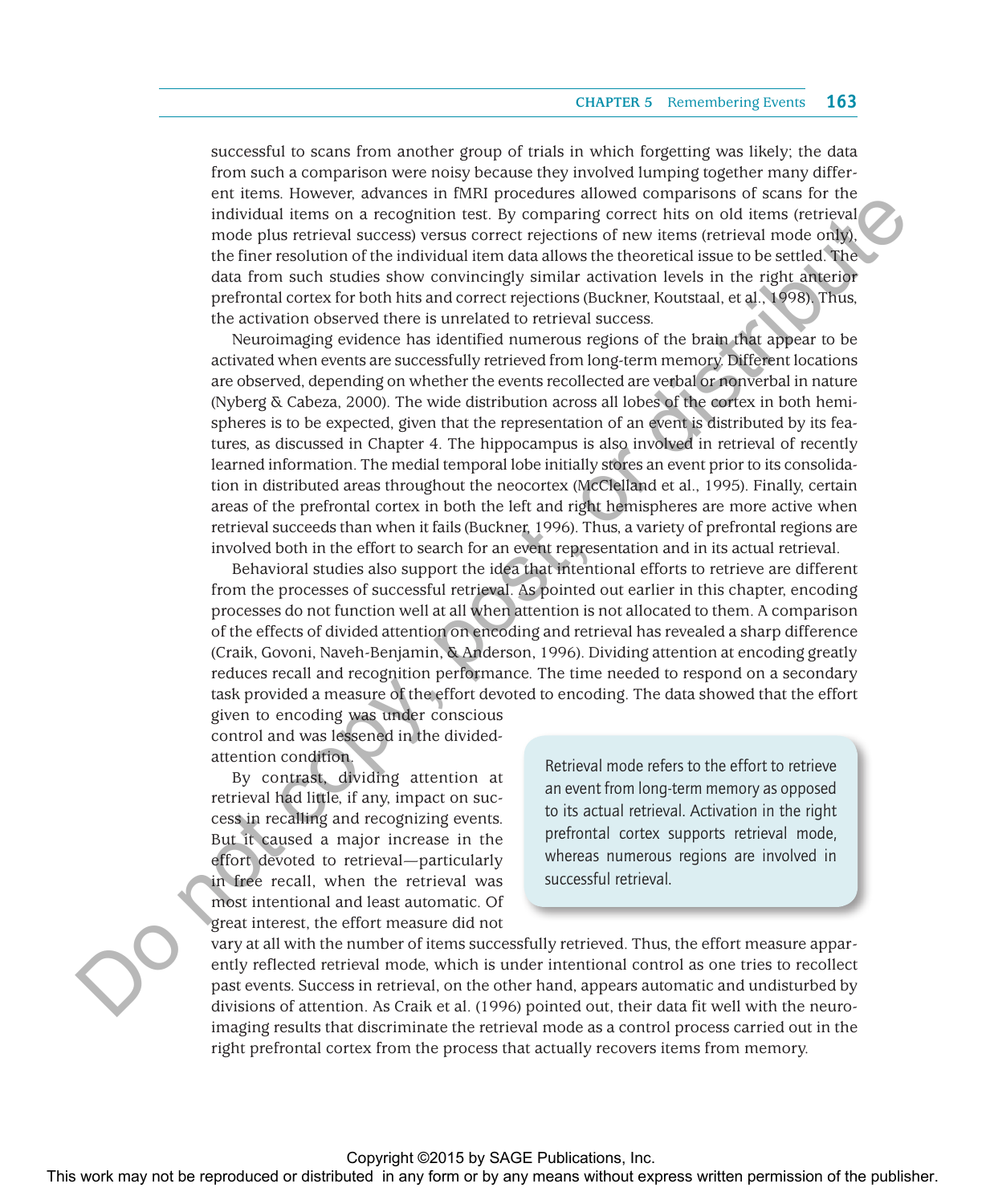# **Encoding Specificity**

Tulving (1983) proposed that remembering depends on activating precisely the same cues at retrieval that were originally encoded with the event in question. Tulving's principle of **encoding specificity** (Tulving & Thomson, 1973) asserts that "specific encoding operations performed on what is perceived determines what retrieval cues are effective in producing access to what is stored" (p. 369). The interaction between encoding and retrieval conditions is the key to high levels of recall and recognition.

For instance, Light and Carter-Sobell (1970) presented people with a cue and a target word to study, such as STRAWBERRY-JAM. Later, the participants tried to recognize whether the target word (JAM) had appeared during study. If on the test the cue word was switched (TRAFFIC-JAM), they had a harder time recognizing the target than if the retrieval cue matched the encoding cue. Furthermore, when encodings are highly distinctive and retrieval cues are available that match the encoding cues precisely, recall performance can be dazzlingly accurate. Mantyla (1986) obtained better than 90% accuracy in cued recall for a list of 600 words!

**Recall of Unrecognizable Events.** If one studies a list of words and later tries to remember them on a recognition test versus a recall test, performance is often better on the recognition test (Kintsch, 1970). A cued recall test generally yields better performance than a freerecall test in which no retrieval cues are provided. But cued recall still fails to come close to the accuracy typically observed on a recognition test. This makes sense if you think of the word on the recognition test as the perfect retrieval cue; it is an exact copy. Not only is the word familiar, but it allows one to retrieve the context in which the word was originally seen in the experiment (Mandler, 1980).

Suppose that you see someone at a party who looks familiar. Recognition requires not only a judgment about familiarity but also an identification of the context in which you have encountered the person before ("Oh, yes, she was at the grocery store"). This identification is much easier when looking at the person than when given a weakly related cue ("think of shopping") or given no cues at all.

Tulving and Thomson (1973) arranged a situation in which the encoding specificity principle counterintuitively predicts accurate recall of an unrecognizable word. They presented a list of to-be-remembered target words (e.g., BLACK) along with encoding cues that were weak associates of the targets (e.g., TRAIN). After presentation of the list, the participants were given strong semantic associates of the target words (e.g., WHITE) and were asked to think of related words. Not surprisingly, target items (BLACK) were often generated. Next, the participants were asked to examine all of the words they generated and to indicate which, if any, had originally been presented as targets. Finally, a cued recall test was given in which the encoding context (TRAIN) served as the retrieval cue. The may not be repressed or distributed or distributed in a mean in question. The results were reproduced or distributed in any form or by any means with a particular or the publisher. The content of the publisher of the

Tulving and Thomson (1973) found that the participants successfully recognized the targets only a quarter of the time. But when given the proper cue (TRAIN), the participants recalled the targets a stunning two-thirds of the time. What is so striking about this is that the retrieval cue is only a weak associate of the target. Yet, because it had been encoded with the word initially, it was the ideal cue for recall. This phenomenon of recall of unrecognizable words strongly supports the principle of encoding specificity.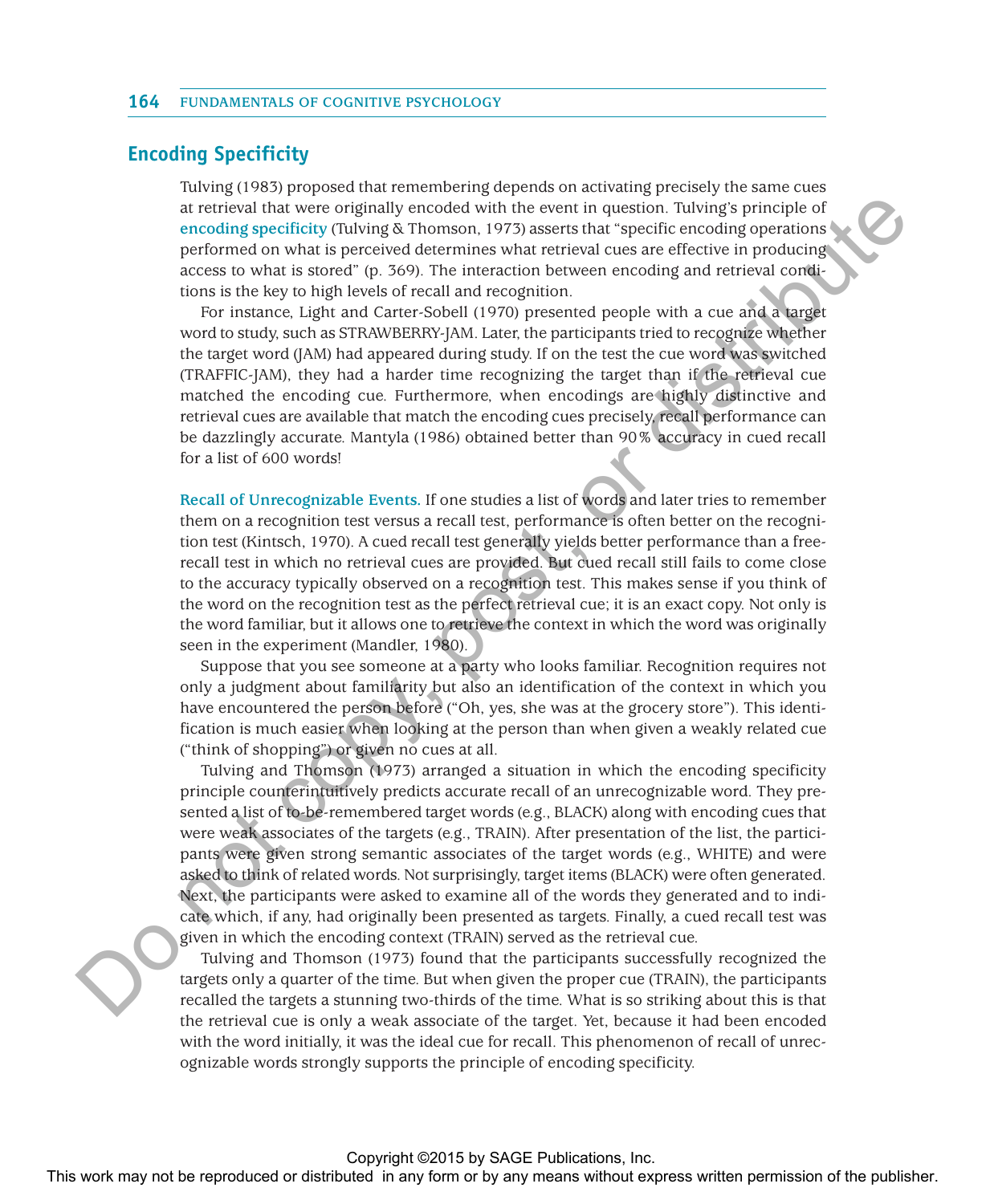**Tip of the Tongue States.** Surely, you have seen a familiar face that you could not quite place, or perhaps you could not retrieve the person's name. People often experience a feeling of knowing or familiarity in which some name, word, date, or other information cannot be retrieved despite a certainty that it is available in memory (see Learning Activity 5.2). When such feelings become particularly intense, psychologists refer to the experience as a **tip of the tongue (TOT) state.** Brown and McNeill (1966) studied such TOT states for words by giving people definitions of rare words and asking them to recall the words. Of interest, when people experienced a TOT state, they could correctly identify the number of syllables in the forgotten word more than 60% of the time. Further investigation (Brown, 1991) showed that "TOTs (a) are a nearly universal experience, (b) occur about once a week, (c) increase with age, (d) are frequently elicited by proper names, (e) often enable access to the target word's first letter, (f) are often accompanied by words related to the target, and (g) are resolved during the experience about half of the time" (p. 204). For the computer may not be reproduced or distributed in any means when the reproduced in any means when the reproduced in any means without express without express the publisher. The publisher of the publisher or distrib

# Learning Activity 5.2 A Demonstration of the Tip of the Tongue State

Try to name the capitals of the following states in the United States and countries in the European Union. Is there one (or more) for which you believe you know the answer but cannot retrieve it? Can you guess how many syllables are in the name? Can you guess the initial letter of the name?

| <b>State</b>  | Country               |
|---------------|-----------------------|
| Maine         | Finland               |
| New Hampshire | Belgium               |
| Georgia       | Denmark               |
| South Dakota  | Italy                 |
| Arizona       | Germany               |
| Tennessee     | <b>United Kingdom</b> |
| Rhode Island  | Luxembourg            |
| lowa          | Portugal              |
| Virginia      | Austria               |
| Oregon        | Sweden                |

TOT states suggest that information may be available in memory but inaccessible. The forgetting seems to be clearly caused by a failure to find the right retrieval cue. Sometimes, we can successfully recall the forgotten information by stumbling on a thought or perception that triggers the memory. The principle of encoding specificity explains this as another example of cue-dependent forgetting. Numerous other experiments have documented the principle that the specific cues associated with an event during learning provide the key to later recall (e.g., Begg & White, 1985; Jacoby, 1974).

**Environmental Context.** The context in which learning is experienced ought to serve as a retrieval cue at the time of test, according to the encoding specificity principle. This has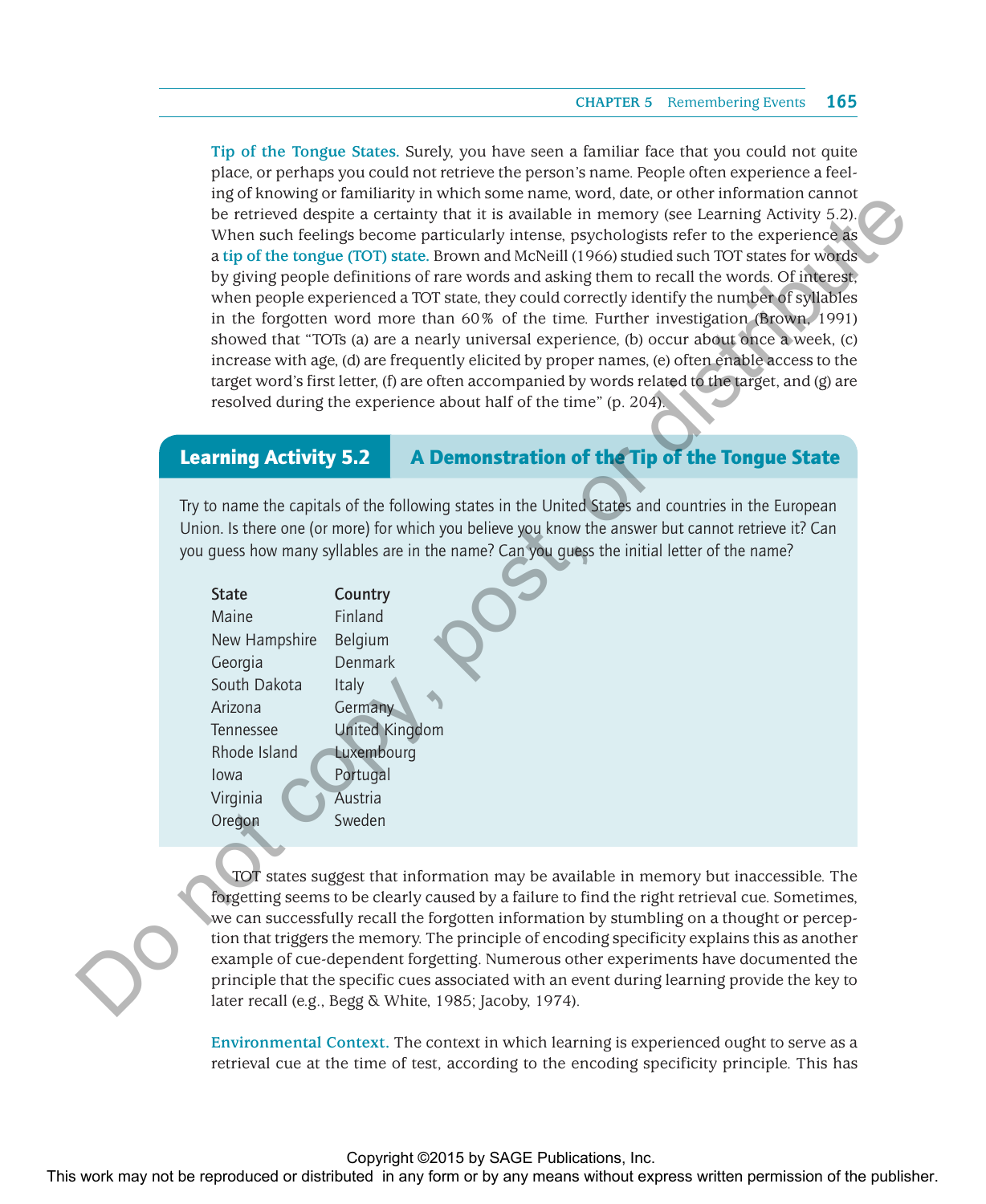been tested by varying the environmental and psychological contexts in a large number of experiments. Of interest to students, Smith, Glenberg, and Bjork (1978) had people learn a list of words in a particular room and then later try to recall them in the same room, or in one very different in appearance. The environmental context affected recall in the direction one would expect. The same room provided the right retrieval cues and supported superior performance. Although the effect was not large, it might pay off to study for an exam in the same room in which you will be tested.

A more compelling demonstration of the importance of reinstating the encoding context was provided by Godden and Baddeley (1975). Scuba divers learned a list of words underwater or on dry land. They were then tested in one of these two contexts, and the results showed a strong crossover interaction, as shown in Figure 5.4. Recall dropped substantially when learning occurred on dry land but then testing was underwater. However, when learning was underwater, performance improved by going underwater again at test relative to testing on land.





*SOURCE:* From Godden, D. R., & Baddeley, A. D.**,** Context-dependent memory in two natural environments: On land and underwater. *British Journal of Psychology, 66,* 325-331. Copyright © 1975. Reprinted with permission.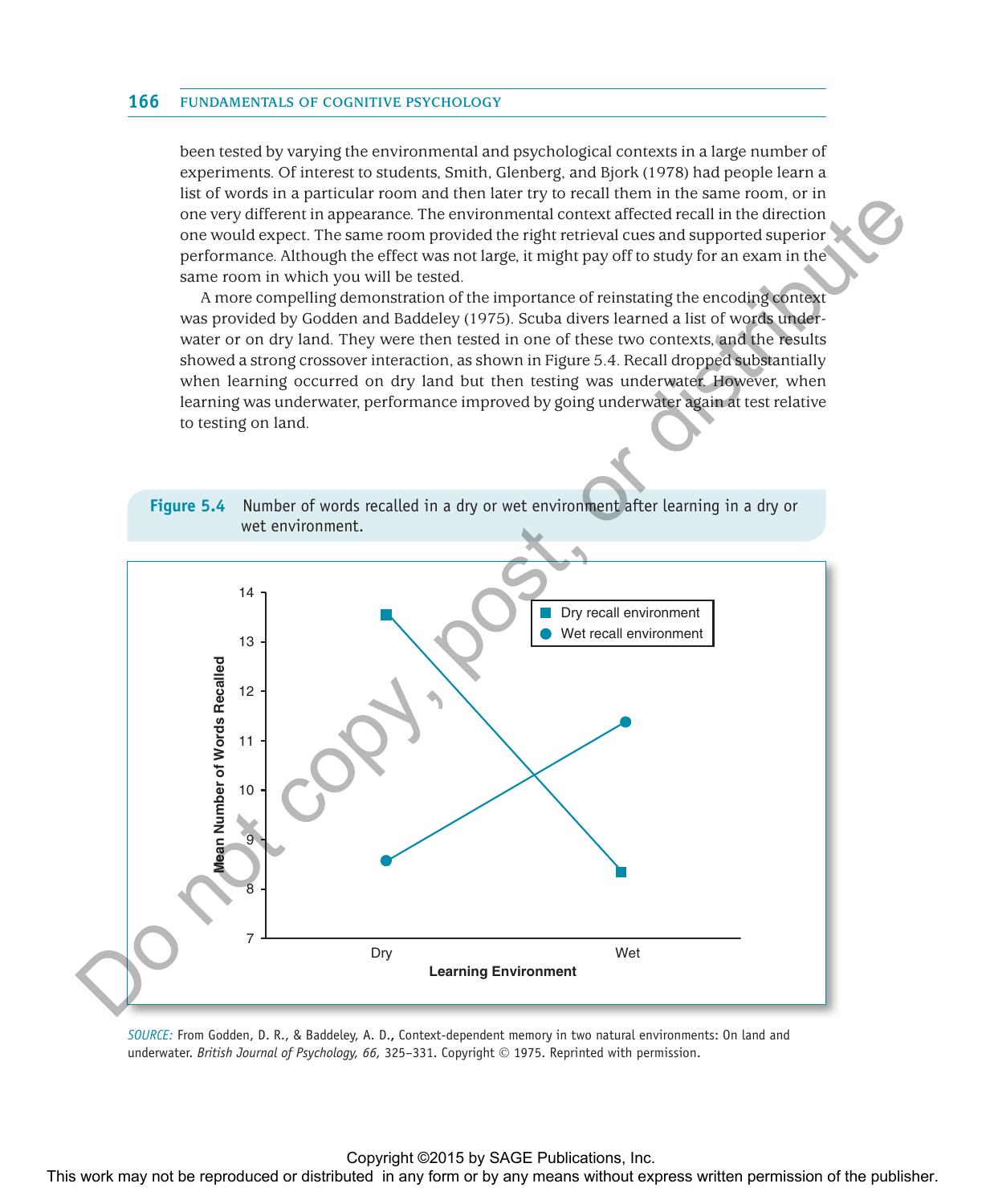**Psychological Context.** The emotional state of the individual also may serve as an effective retrieval cue. A **mood congruence effect** may be studied by instructing people to think about positive or negative life events in order to induce a happy mood or an unhappy mood. Bower (1981) found that the best learning occurs when the material being learned fits with the induced mood. Thus, depressing information is best learned when in a sad mood (Blaney, 1986).

**State**-**dependent learning** is sometimes observed when a person's mood or state of consciousness (e.g., sober, intoxicated) is directly manipulated during learning and retrieval. Under such conditions, recall performance when one's mood at retrieval matches the mood at the time of learning is not reliably better than when the moods do not match. Several drugs, on the other hand, have shown state dependency effects when dosages are sufficiently large to produce clear signs of intoxication, such as slurred speech (Eich, 1980, 1989; Overton, 1971). These include commonly used drugs such as alcohol, barbiturates, and marijuana. Information learned in a sober state is better retained when later recalled in a sober state, whereas information learned in an intoxicated state is better retained when tested while intoxicated. As one would expect from what we know about the importance of cognitive effort and elaboration during study, recall is by far the best during sober learning and sober testing.

However, there is a strong asymmetry in the relationship (Eich, 1989). Alcohol and prescription drugs (e.g., benzodiazepines such as Valium and Xanax) reduce the encoding and

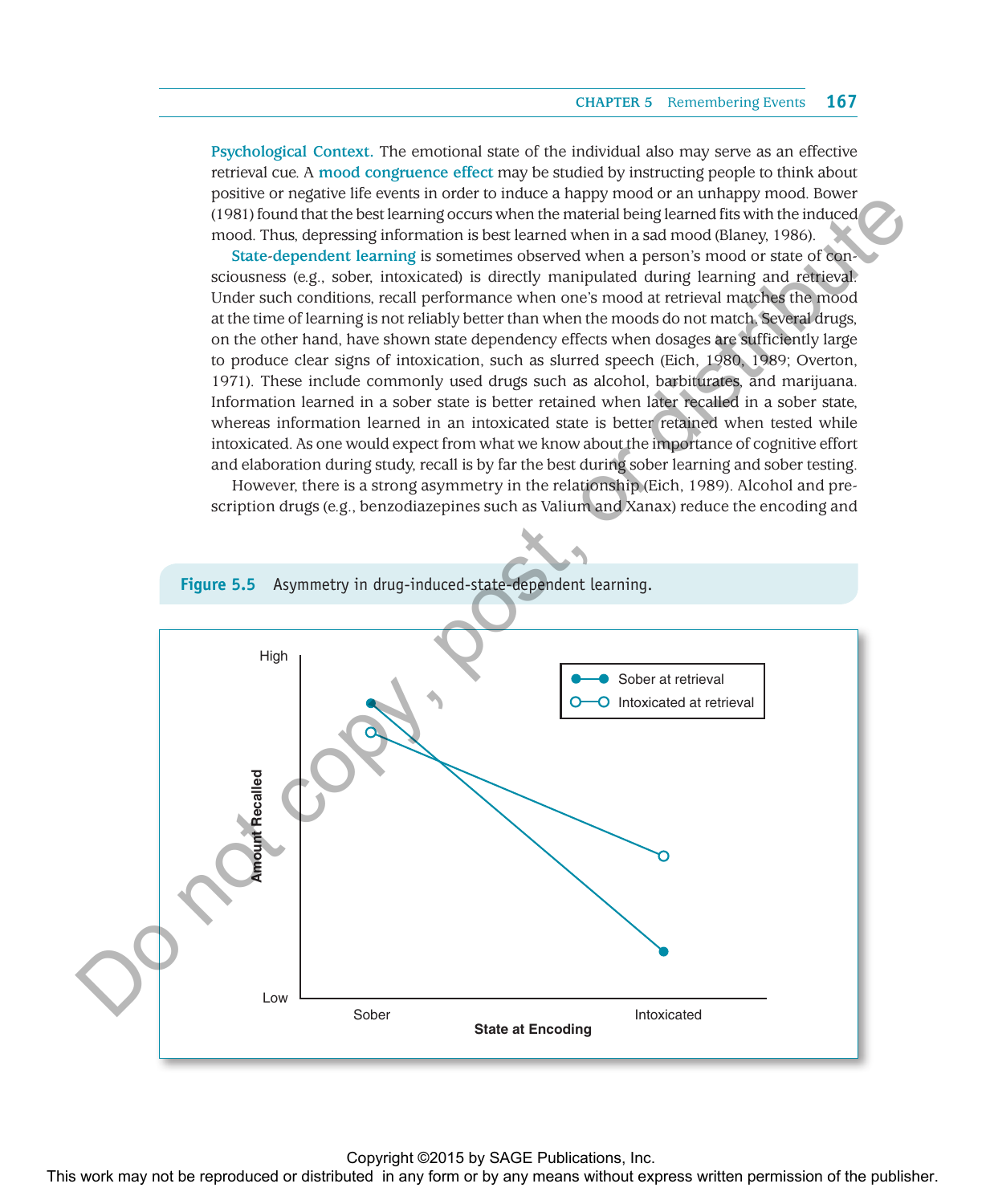storage of details about the context of an event (Curran, 2000). As illustrated in Figure 5.5, if one is sober at study, then retrieving the information at the time of test is relatively easy both when one is sober and when one is intoxicated. At times, intoxication at retrieval can, in fact, increase the amount remembered (Curran, 2000). By sharp contrast, when the learner is initially intoxicated at study, there is a consistent decline in performance when the retrieval mode is shifted to sobriety.

It should also be noted that intoxication during encoding greatly impairs the degree of learning in the first place. An alert and sober state of mind is required for successful learning (Curran, 2000). It has been known for centuries that drugs can cause forgetting. Alcohol is by far the most widely used drug with this feature, but millions of people also take antidepressants and antianxiety drugs that can cause some memory problems. The elderly are particularly vulnerable because they may combine medications that have psychoactive properties. For example, 10% to 15% of the population over 65 years of age take sleeping pills that can produce brief memory loss. In extreme cases, older adults can experience confusion and memory loss that resemble dementia. It is important for physicians to dis-

Tip of the tongue experiences and statedependent learning show that the right retrieval cues are critical to successful recall, as predicted by the encoding specificity principle. tinguish between true organic dementia and dementia that is temporarily induced by prescription medications.

**Application.** The encoding specificity principle has important implications for medical, police, and legal professionals who rely on the recollections of an individual to determine the

facts of a case. For example, doctors often try to obtain an accurate clinical picture by interviewing a patient about, say, eating habits. An accurate picture is needed to diagnose eating disorders, such as anorexia and obesity, and to understand the causes of diabetes, high blood pressure, heart disease, allergies, and other conditions. Unfortunately, our current eating habits distort recollections of past habits. If our current habits differ in important respects, then the information about the past is inaccurate (Croyle, Loftus, Klinger, & Smith, 1992).

To improve the accuracy of information obtained by medical, police, and legal professionals, Fisher and Geiselman (1992) developed the Cognitive Interview. The method is illustrated in Learning Activity 5.3. It entails asking respondents (a) to mentally picture the personal and environmental context of the event to be remembered; (b) to report all recalled information, including partial information; (c) to recall the specific events in not just one order but several; and (d) to recall the specific events from several different perspectives. Notice that the first aspect of the procedure tries to reinstate the encoding context at the time of recall, in keeping with the encoding specificity principle. Partial information might serve as a retrieval cue for additional recovery of information, much as happens in the TOT phenomenon. Trying different orders and perspectives helps to avoid the use of a single schema for guiding the reconstruction of events. The Cognitive Interview improves the quality of information obtained in police questionings of eyewitnesses (Geiselman, Fisher, MacKinnon, & Holland, 1986) and in patients' recollections of food consumption (Croyle et al., 1992). The rest of a case. The technology end of the publishering in any fitting the publishering in any form or by any means when  $\sim$  by any means when  $\sim$  the rest or by any means we have the publisher. This means when  $\sim$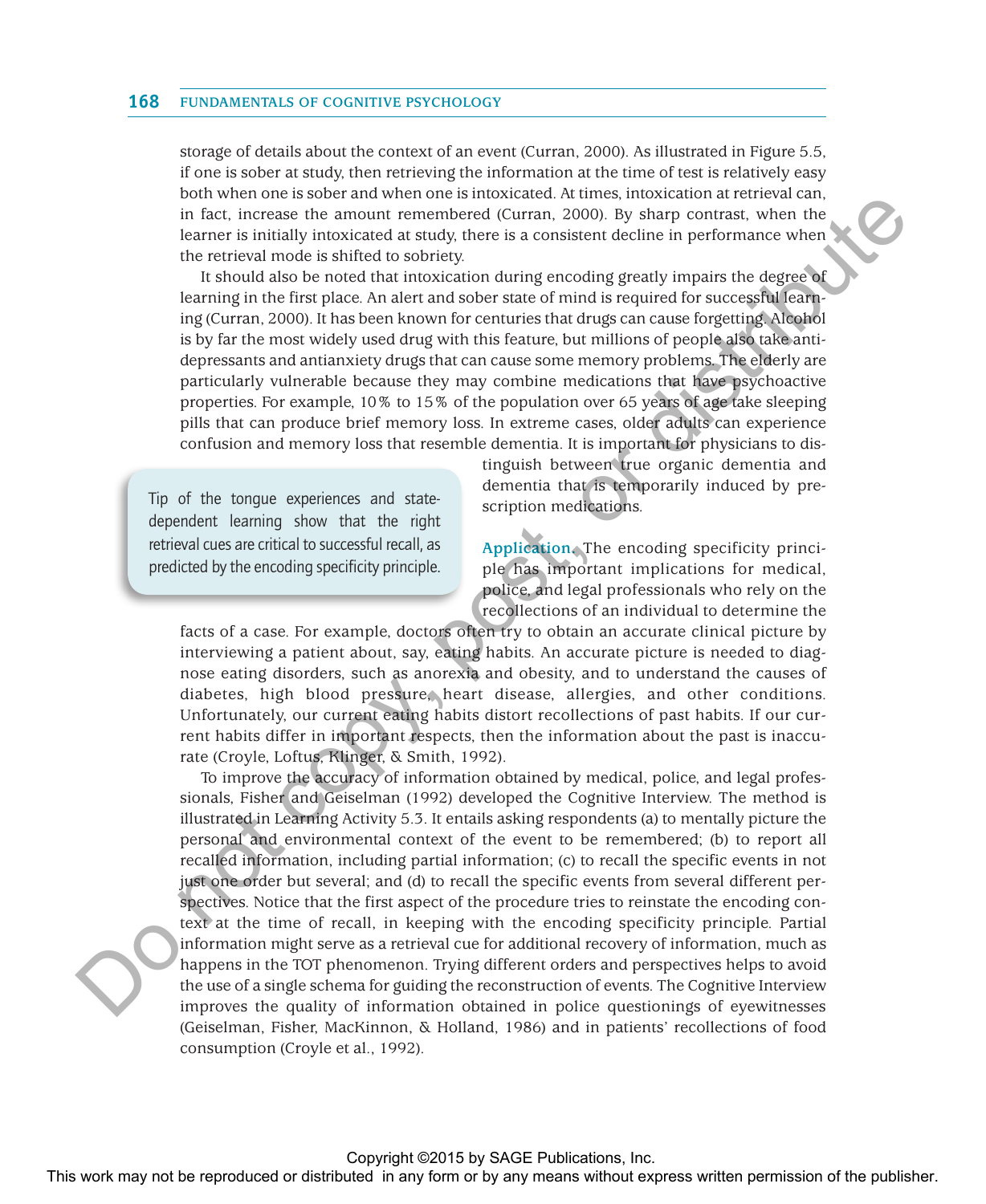# Learning Activity 5.3 Encoding and Retrieval Procedures Used in the Cognitive Interview Method

Try to form a mental image of all the circumstances surrounding the event. Report everything you can remember about the event. Report even bits and pieces of information that are incomplete.

Recall the event in several sequences rather than just one. Recall the event from several perspectives rather than just one.

# **Emotion and Retrieval**

Understanding how emotion affects the retrieval of past autobiographical events could have important consequences for the treatment of psychological disorders such as depression and post-traumatic stress disorder (Buchanan, 2007). After all, the pathological effects of past negative emotional experiences occur when these memories are retrieved in the present. Perhaps therapeutic interventions could target disruption of the retrieval process, if the basic mechanisms were well enough understood. In reviewing the literature, Buchanan (2007) affirmed the importance of the encoding specificity principle. A retrieval cue—such as an auditory fragment of a conversation or a visual image of a scene—for a past emotional experience will serve to reactivate the brain regions that played a part in the encoding and storage of the event itself. For an emotion-laden event, this implies that the amygdala and medial regions of the prefrontal cortex involved in emotional processing may be triggered at the time of retrieval. Activity in these brain structures results in a temporary emotional experience that itself serves as an additional retrieval cue. Thus, an emotion associated with the encoding of an event provides a powerful cue for also retrieving the event.

Recall from the last chapter that retrograde amnesia can be used to track the consolidation process over a period of years. Patients with injuries to the hippocampus and other regions of the medial temporal lobe suffer from anterograde amnesia, as seen in their deficits in new learning. A temporal gradient of retrograde amnesia may also be found: Fairly recent events prior to the injury are unable to be recalled, whereas events from the distant past are fully consolidated and unaffected by the injury. Retrieval of events from the remote past, then, can be used to study the effects of emotion on retrieval, in particular, given that their encoding and consolidation had already been completed long ago. Buchanan, Tranel, and Adolphs (2005) compared emotional autobiographical memories for patients with medial temporal lobe damage either limited to the hippocampus or including the amygdala as well as the hippocampus. Both groups of patients, at a younger age, were able to encode the events into their memory and consolidate them over a period of years. When asked to describe the five most emotional memories they had ever experienced, the recollections were just as common and just as vivid for those with damage limited to the hippocampus as for those with more extensive damage. This result is consistent with the conclusion that consolidation had been completed and the memory was no The table may not be represented or the control or the results with the results of the results with the results with the results with the results with the results with the results with the results with the results with th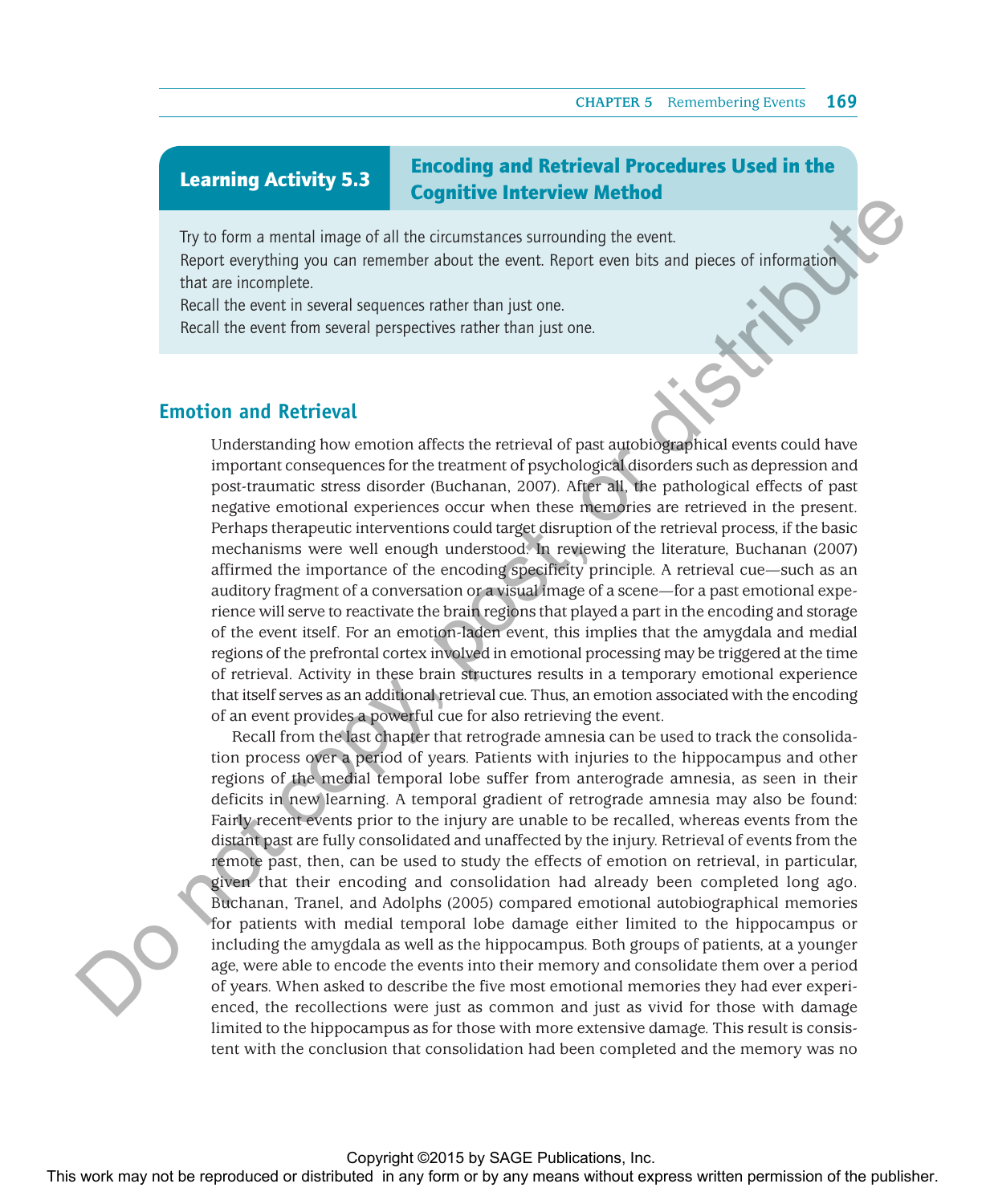longer dependent on the hippocampus. With respect to the retrieval process, however, those with damage to both the hippocampus and the amygdala remembered fewer unpleasant experiences. Moreover, their recollections of these negative emotional events were less intense and less vivid compared with patients suffering injuries only to the hippocampus. Thus, it is clear that the amygdala is critically involved in the retrieval of unpleasant events from the remote past. This role of the amygdala in retrieval is independent of its role in encoding and consolidating the memory in the first place.

# **STUDY STRATEGIES**

College students are expected to learn the often novel concepts and factual information of the disciplines that they study. Such semantic knowledge is typically presented in lectures and in textbook assignments. All of the principles outlined in the present chapter could be applied to study strategies. For example, elaborative rehearsal, including the use of mnemonic techniques such as the method of loci, can be used in learning course-related material. Paying attention to the distinctive features of a concept, including ways to use visual imagery, aids learning, but so does using organizational strategies, such as showing how various concepts fit into a hierarchical tree diagram. As noted before, the encoding specificity principle can be applied by studying for an exam in the same room in which the test will be administered. Besides the principles already covered in the chapter, the study strategies outlined below have been supported by empirical evidence and warrant use by college students. When the rest is the reproduced or the reproduced or the reproduced in any form or by any means when the reproduced in any form or by any means when the reproduced in any form or by any means were sensible in any form or

Students typically have a fixed amount of time that can be devoted to a single course. How, then, should that fixed amount of time be distributed over multiple study sessions? Put differently, how long should one stick with the same course material before shifting to a different course or quitting for the time being? The evidence shows that study time should continue only as long as is needed for the material to be mastered, but that then one should quit or shift to different material (Rohrer and Pashler, 2007). Overlearning is helpful only for retention over a matter of days (up to a week or so), but for longer retention intervals, it is an inefficient use of time.

The spacing effect refers to the superior performance obtained when study time is spaced or distributed over time rather than massed or crammed. In general, a given amount of study time is most effective when it is divided into units and distributed over days or weeks of study. Saving it all up for a long cram session the night before the exam is not a good strategy. Determining the ideal amount of spacing between study sessions is complicated by Rohrer and Pashler's (2007) findings that for very long retention intervals (6 months), the optimal spacing is also lengthy (1 month between study sessions), but for shorter retention intervals (10 days), the optimal spacing is correspondingly shorter (1 day between study sessions).

Should one devote all available time to reading and attempting to learn the material? Or would it be better to spend at least some time attempting to retrieve what one has already studied? The answer is surprising. It turns out that the retrieval process itself contributes directly to overall learning. It is not just studying but also testing that matters for learning.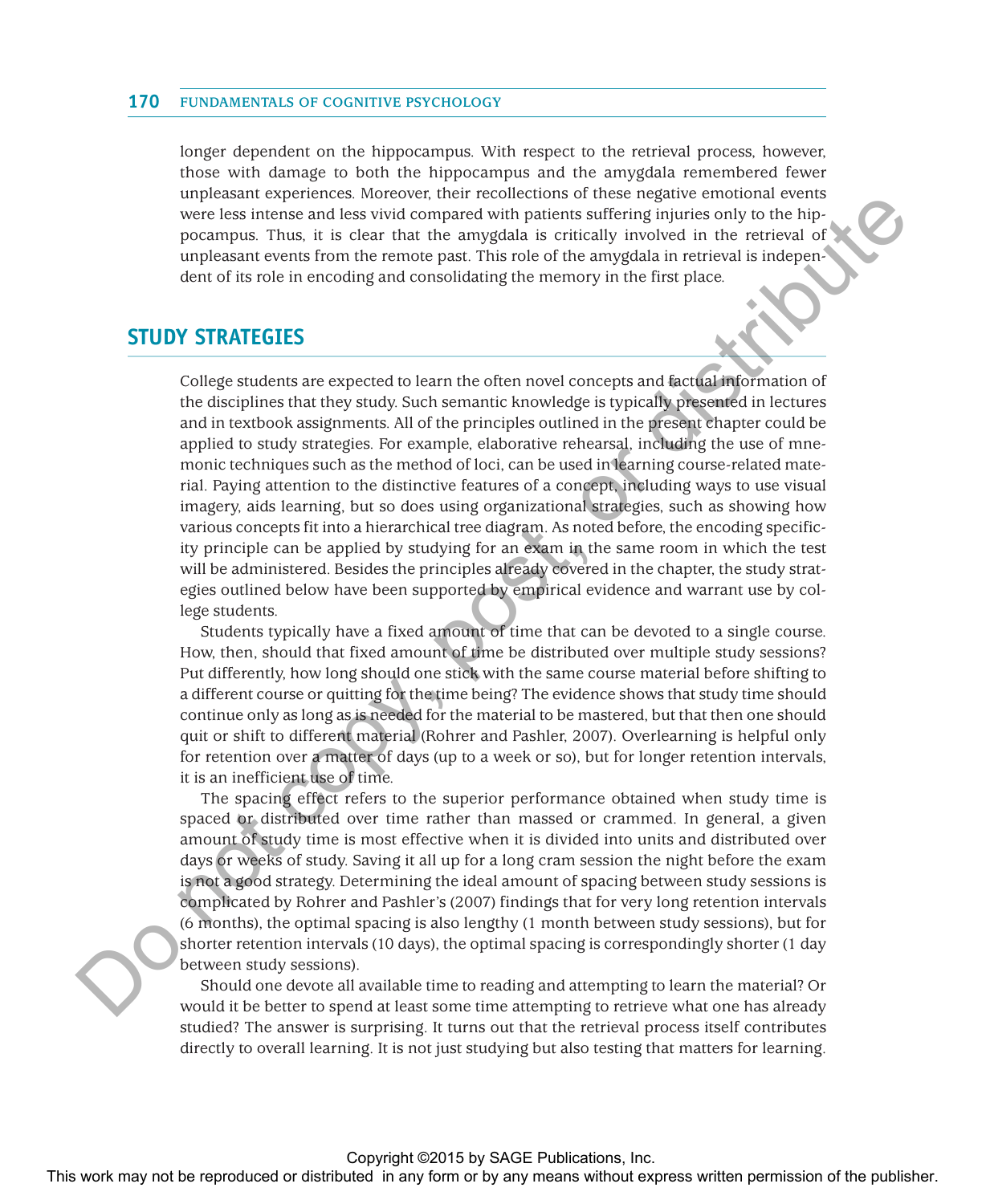To illustrate this point, consider a study in which college students read text passages on general scientific topics during a learning session (Roediger & Karpicke, 2006). In one condition, the students studied the passage again (study-study), whereas in another condition, the students took a free-recall test in which they wrote down as much as they could remember from the passage. No feedback on the text was provided. A final free-recall test was then given either 5 minutes, 2 days, or 1 week after the initial learning session. The results showed a small benefit of studying twice (6% difference) on the final test when it was given almost immediately. However, the study-test (ST) condition did better than the study-study (SS) condition after a 2-day or 1-week delay (14% better in both cases). Taking a test—that is, practicing retrieval of the facts learned during study—was more beneficial than additional study for retention over long time periods. In a further study, Roediger and Karpicke discovered that the more retrieval practice students receive, the better their longterm retention a week after study. An SSSS condition, where students studied text passages during four separate periods, had poorer recall on the final test than an SSST condition, where students studied three times and took one test. The best recall of all was shown by an STTT condition. Remarkably, studying the material once and then repeatedly testing oneself produces the best long-term recall. The most may not be reproduced to the reproduced or distributed in any means when the representation of the publisher. The most line of the results above a most line of the results above a most line of the results above a

Karpicke, Butler, and Roediger (2009) surveyed a large sample of college students to discover their typical study habits. Suppose you have an upcoming test for a class. After reading through your notes or your textbook one time, what would your next study strategy entail? Most students (57%) indicated they would reread their notes or textbook. Only about one in five students (18%) said they would attempt to recall information from their notes or their textbook. These choices reflect that students think about learning in terms of encoding new information into long-term memory. Retrieval is thought of as a means of measuring what has been learned rather than as a process that enhances learning. Tellingly, when students were asked to judge how well they had learned the material in the Roediger and Karpicke (2006) experiment, they predicted the highest amount of recall in the SSSS condition and the least amount in the STTT condition. In fact, the results showed the exact opposite pattern.

Note taking is a widely used strategy when learning from lectures or reading assignments. Although reviewing notes is a useful method of studying, it does not capitalize on the fact that retrieval practice through self-test is highly effective. The Read, Recite, and Review or 3R strategy explicitly introduces retrieval of information learned first by reading a text and then reciting out loud all that can be remembered. Then, as a means of selfassessment and as an opportunity for further study, the student reviews the reading passage again. McDaniel, Howard, and Einstein (2009) found that the 3R strategy improved free recall of the facts given in a text passage compared with either rereading the passage or taking notes on it. The advantage of 3R was obtained on both an immediate test and on one administered a week after studying the material. Thus, before rereading an assignment, students should attempt to recite it first.

Throughout the present chapter, a variety of learning principles relevant to educational settings have been identified. The work reviewed in this final section on storing facts and concepts from reading assignments indicates three clear best practices for effective studying: (a) self-test often to practice retrieval; (b) space one's study time rather than massing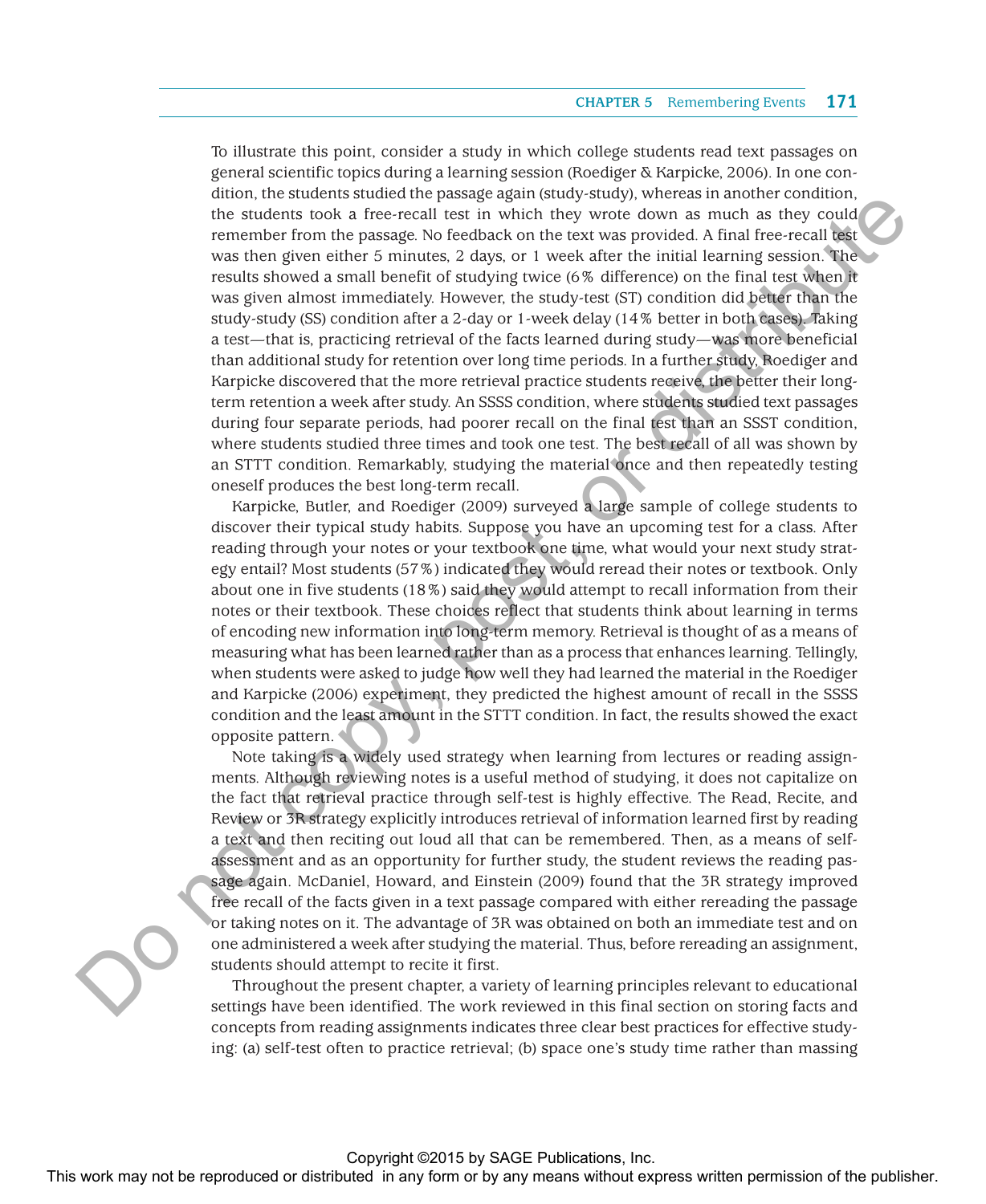it; and (c) supplement note taking with the 3R strategy. Notice that the 3R strategy can be used for studying notes taken from a lecture as well as for reading assignments. Moreover, one can try to recite material read or heard earlier at any time during the day, not just during times set aside for studying. McDaniel et al. (2009) recommended that students practice retrieving course information while walking to class or exercising, for example. The key point is that self-testing is an integral part of the study process.

# **SUMMARY**

- 1. Long-term memory is not a unitary store, according to the multiple-systems hypothesis regarding the structure of long-term memory. There is a fundamental division in long-term memory between declarative (knowledge of what) and nondeclarative (knowledge of how) systems. Declarative memory is further divided into episodic memory (events that are encoded in terms of specific times and places of occurrence) and semantic memory (general knowledge of facts and concepts). Nondeclarative memory includes skill learning, priming, conditioning, and habituation.
- 2. Mental time travel refers to the use of episodic memory to recollect past events and envision future events using reconstructive retrieval processes. It stresses the subjective experience of traveling backward or forward in time when engaged in episodic recollection and imagination. The default network of the brain is activated by traveling backward in mental time or traveling forward into the imaginary future. An everyday form of future thinking occurs in tasks requiring prospective memory. This refers to remembering to take some specific action at some point in the future. One must first form an intention to perform an action in a specified window of time. Two kinds of retrieval processes are involved in successfully remembering to do something later. The first is to engage in the attention-demanding retrieval mode of monitoring the environment for cues to act as planned. The second is to rely on spontaneous, relatively effortless retrieval triggered automatically by environmental cues, as when the thought to act just pops into mind. The representation of the behavior or distributed in any form or by any means with the publisher.<br>
This work may not be reproduced in any form or by any means with the publisher. This work may not be reproduced in any for
	- 3. Encoding and storage of episodic information in long-term memory varies with the kind of rehearsal given to information stored in short-term memory. Repeating a list of words illustrates maintenance rehearsal. Elaborative rehearsal is superior to maintenance rehearsal because it establishes links between the information held in short-term memory and the information already stored in long-term memory, for example, by forming visual images of the objects referred to by the words in a list. Mnemonic techniques, such as the method of loci, are kinds of elaborative rehearsal. The level of processing also affects learning success, with deep semantic processing supporting better memory than shallow sensory processing. Deeply encoded information is distinctive and easily retrieved in the future. Finally, the organization of newly learned information is necessary for successful recognition and recall.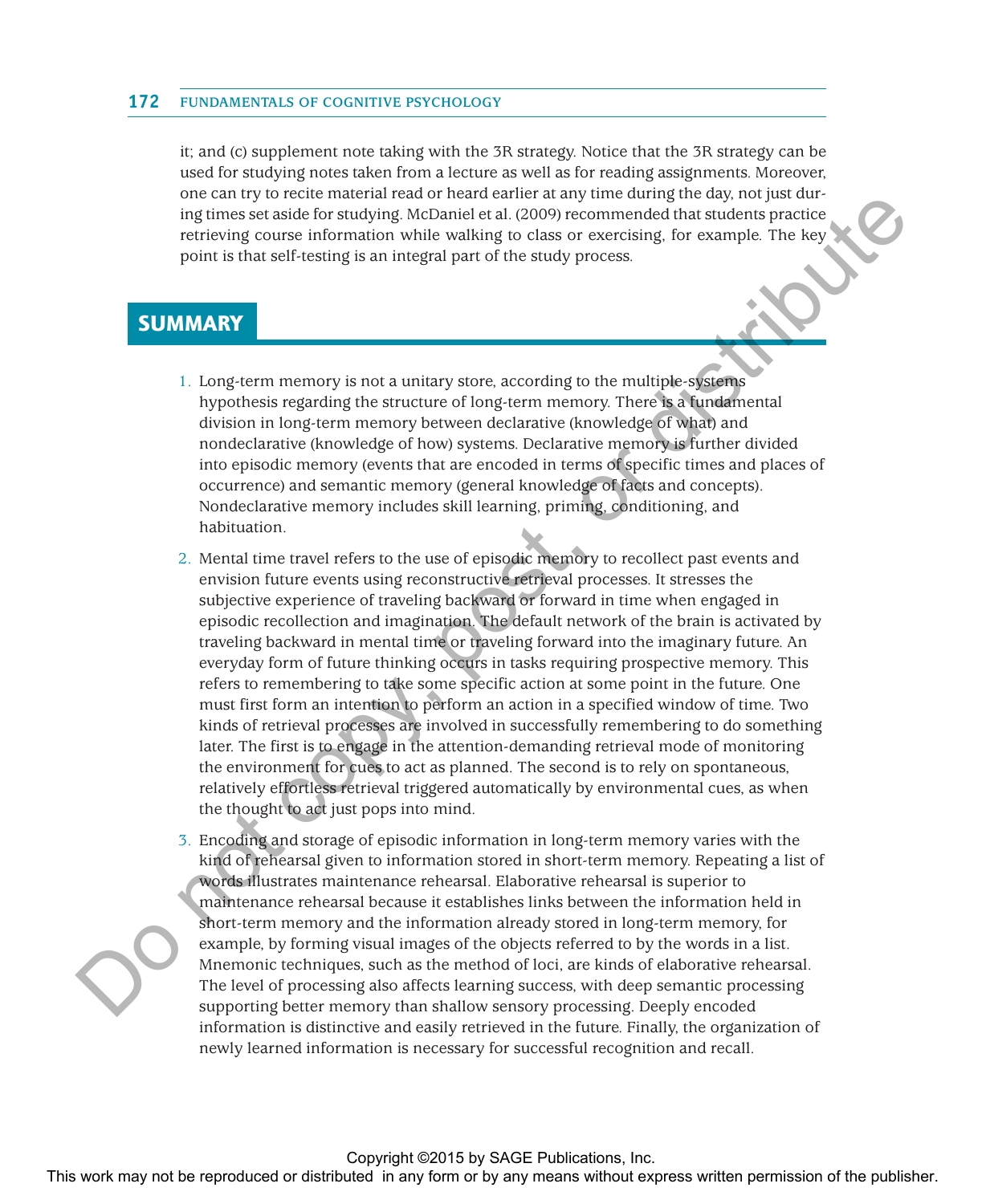- 4. Encoding processes are important, but they cannot be considered apart from retrieval processes. The encoding specificity principle asserts that events are recognized or recalled only when retrieval cues at the time of test match the encoding cues at the time of learning. The retrieval cues allow one to activate the to-be-remembered episode and its context. From this perspective, forgetting represents a failure to access an episode because the retrieval cues are inadequate.
- 5. Students are advised to (a) self-test often to practice retrieval; (b) space one's study time rather than massing it; and (c) supplement note taking with the 3R strategy of reading, reciting, and reviewing. In addition to these study strategies, all of the principles of encoding and retrieval discussed in this chapter can be applied to learning course-related material. For example, the method of loci can be adopted to learn a list of facts in a history course or a biology course, just as it can be used to remember a grocery list. The most may not be reproduced or distributed in any form or by any means whole express with the publisher and the publisher and the publisher of the publisher and the publisher. The may not be a second or distributed in a

# KEY TERMS

declarative memory semantic memory episodic memory nondeclarative memory Highly Superior Autobiographical Memory (HSAM) mental time travel prospective memory maintenance rehearsal elaborative rehearsal levels or depths of processing

self-reference effect transfer-appropriate processing distinctiveness flashbulb memory relational processing subjective organization retrieval mode encoding specificity tip of the tongue (TOT) state mood congruence effect state-dependent learning

# QUESTIONS FOR THOUGHT

- What kind of long-term memory did you use in coming to class for cognitive psychology? Provide specific examples of both declarative and nondeclarative memory use.
- Describe a flashbulb memory that you have had personally. In what specific ways does this memory illustrate the distinctiveness principle?